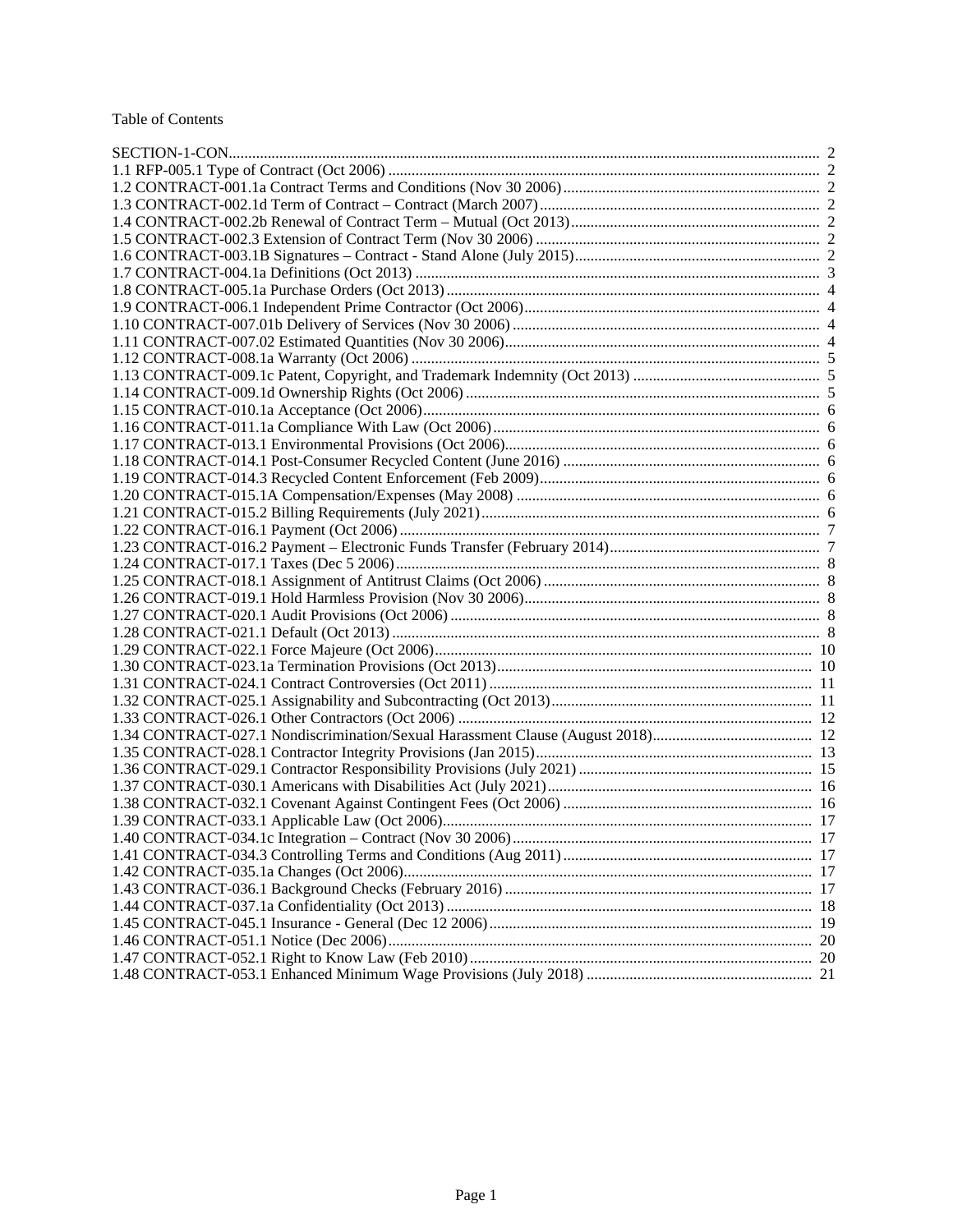# CONTRACT - STANDARD TERMS and CONDITIONS **1.1 RFP-005.1 Type of Contract (Oct 2006)**

It is proposed that if the Issuing Office enters into a contract as a result of this RFP, it will be a contract containing the Contract Terms and Conditions as shown in Part V of this RFP. The Issuing Office, in its sole discretion, may undertake negotiations with Offerors whose proposals, in the judgment of the Issuing Office, show them to be qualified, responsible and capable of performing the Project.

# **1.2 CONTRACT-001.1a Contract Terms and Conditions (Nov 30 2006)**

The Contract with the selected offeror (who shall become the "Contractor") shall include the following terms and conditions:

# **1.3 CONTRACT-002.1d Term of Contract – Contract (March 2007)**

a. The term of the Contract shall begin on the Commencement Date (as defined below) and shall end on the Expiration Date identified in the Contract, subject to the other provisions of the Contract.

b. The Commencement Date shall be the later of the "Valid from" date shown on the Contract output form or the Effective Date (as defined below).

c. The Effective Date shall be the Effective Date printed on the Contract output form after the Contract has been fully executed by the Contractor and the Commonwealth (fully executed by the Commonwealth means that it has been signed and approved as required by Commonwealth contracting procedures).

# **1.4 CONTRACT-002.2b Renewal of Contract Term – Mutual (Oct 2013)**

The Contract may be mutually renewed for a maximum of 0 additional  $\theta$  year term(s), so long as the Commonwealth provides written notice to the Contractor of its intention to extend the Contract by letter dated not less than 090 days prior to the expiration of the term of the agreement, or any extension thereof, and the Contractor consents to the renewal not less than 060 days prior to the expiration of the term of the agreement or any extension thereof. The renewal may be exercised as individual or multiple year terms(s). Any renewal will be under the same terms, covenants and conditions. No further document is required to be executed to renew the term of the contract.

# **1.5 CONTRACT-002.3 Extension of Contract Term (Nov 30 2006)**

The Commonwealth reserves the right, upon notice to the Contractor, to extend any single term of the Contract for up to three (3) months upon the same terms and conditions.

# **1.6 CONTRACT-003.1B Signatures – Contract - Stand Alone (July 2015)**

The Contract shall not be a legally binding contract until the fully-executed Contract has been sent to the Contractor.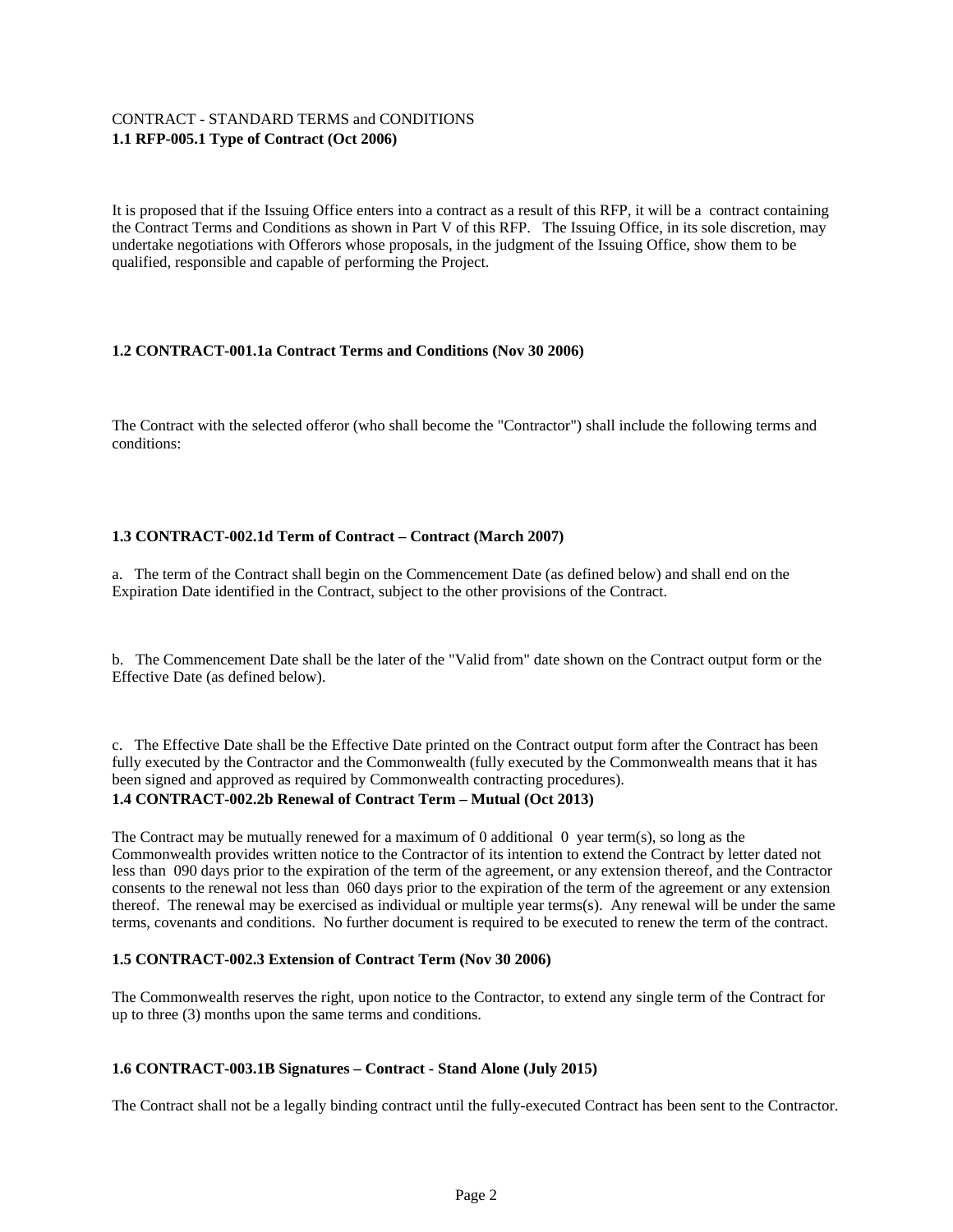No Commonwealth employee has the authority to verbally direct the commencement of any work or delivery of any supply under this Contract prior to the Effective Date. The Contractor hereby waives any claim or cause of action for any service or work performed prior to the Effective Date.

The Contract may be signed in counterparts. The Contractor shall sign the Contract and return it to the Commonwealth. After the Contract is signed by the Contractor and returned to the Commonwealth, it will be processed for Commonwealth signatures and approvals. When the Contract has been signed and approved by the Commonwealth as required by Commonwealth contracting procedures, the Commonwealth shall create a Contract output form which shall: 1) clearly indicate "Fully executed" at the top of the form; 2) include a printed Effective Date and 3) include the printed name of the Purchasing Agent indicating that the document has been electronically signed and approved by the Commonwealth. Until the Contractor receives the Contract output form with this information on the Contract output form, there is no legally binding contract between the parties.

The fully-executed Contract may be sent to the Contractor electronically or through facsimile equipment. The electronic transmission of the Contract shall require acknowledgement of receipt of the transmission by the Contractor. Receipt of the electronic or facsimile transmission of the Contract shall constitute receipt of the fully-executed Contract.

The Commonwealth and the Contractor specifically agree as follows:

a. No handwritten signature shall be required in order for the Contract to be legally enforceable.

b. The parties agree that no writing shall be required in order to make the Contract legally binding, notwithstanding contrary requirements in any law. The parties hereby agree not to contest the validity or enforceability of a genuine Contract or acknowledgement issued electronically under the provisions of a statute of frauds or any other applicable law relating to whether certain agreements be in writing and signed by the party bound thereby. Any genuine Contract or acknowledgement issued electronically, if introduced as evidence on paper in any judicial, arbitration, mediation, or administrative proceedings, will be admissible as between the parties to the same extent and under the same conditions as other business records originated and maintained in documentary form. Neither party shall contest the admissibility of copies of a genuine Contract or acknowledgements under either the business records exception to the hearsay rule or the best evidence rule on the basis that the Contract or acknowledgement were not in writing or signed by the parties. A Contract or acknowledgment shall be deemed to be genuine for all purposes if it is transmitted to the location designated for such documents.

c. Each party will immediately take steps to verify any document that appears to be obviously garbled in transmission or improperly formatted to include re-transmission of any such document if necessary.

# **1.7 CONTRACT-004.1a Definitions (Oct 2013)**

As used in this Contract, these words shall have the following meanings:

a. Agency: The department, board, commission or other agency of the Commonwealth of Pennsylvania listed as the Purchasing Agency. If a COSTARS entity or external procurement activity has issued an order against this contract, that entity shall also be identified as "Agency".

b. Contracting Officer: The person authorized to administer this Contract for the Commonwealth and to make written determinations with respect to the Contract.

c. Days: Unless specifically indicated otherwise, days mean calendar days.

d. Developed Works or Developed Materials: All documents, sketches, drawings, designs, works, papers, files, reports, computer programs, computer documentation, data, records, software, samples or any other tangible material without limitation authored or prepared by Contractor as the work product covered in the scope of work for the Project.

e. Documentation: All materials required to support and convey information about the services required by this Contract. It includes, but is not necessarily restricted to, written reports and analyses, diagrams, maps, logical and physical designs, system designs, computer programs, flow charts, disks, and/or other machine-readable storage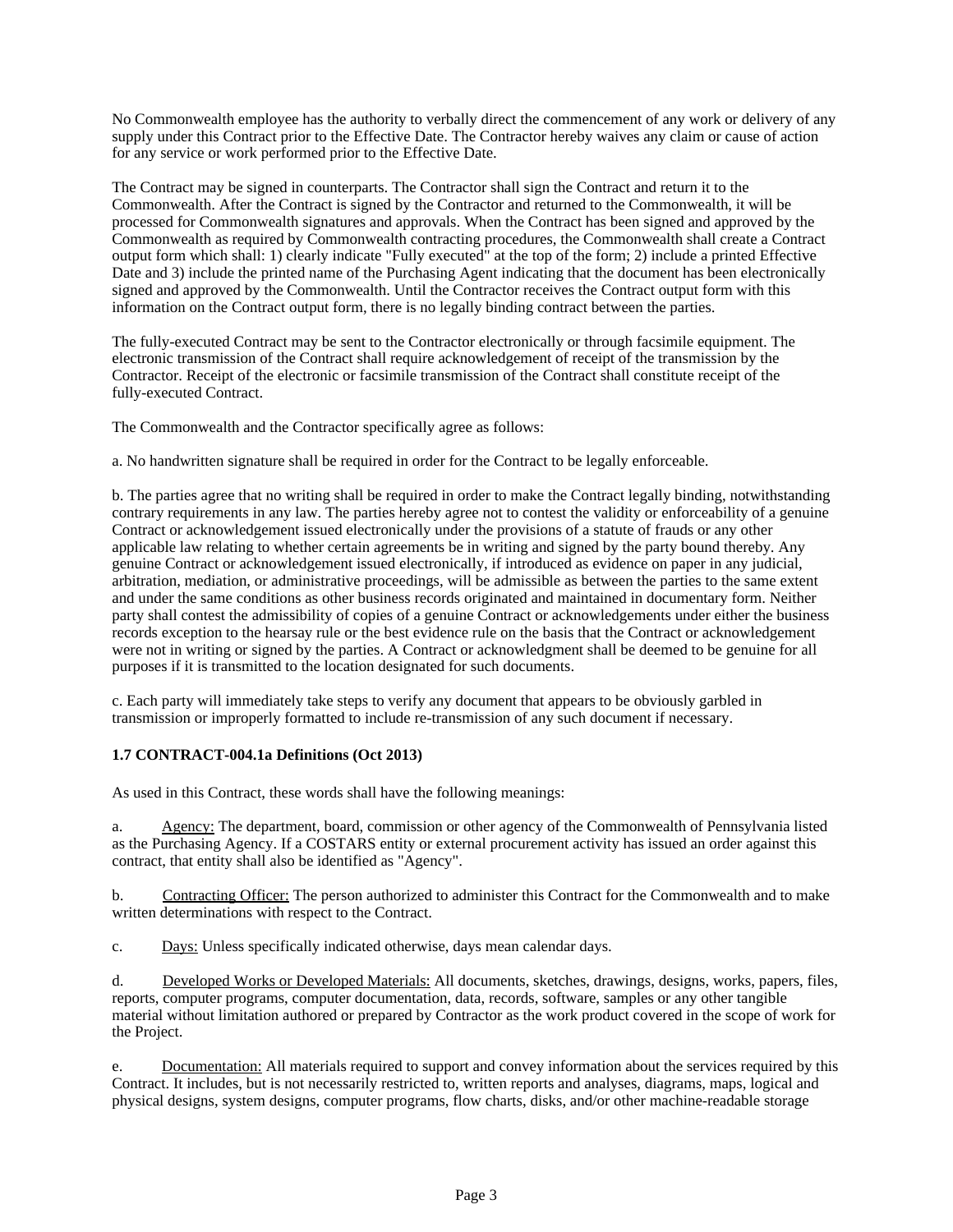media.

# f. Services: All Contractor activity necessary to satisfy the Contract.

# **1.8 CONTRACT-005.1a Purchase Orders (Oct 2013)**

Commonwealth agencies may issue Purchase Orders against the Contract. These orders constitute the Contractor's authority to make delivery. All Purchase Orders received by the Contractor up to and including the expiration date of the Contract are acceptable and must be performed in accordance with the Contract. Each Purchase Order will be deemed to incorporate the terms and conditions set forth in the Contract.

Purchase Orders will not include an "ink" signature by the Agency. The electronically-printed name of the purchaser represents the signature of that individual who has the authority, on behalf of the Commonwealth, to authorize the Contractor to proceed.

Purchase Orders may be issued electronically or through facsimile equipment. The electronic transmission of a purchase order shall require acknowledgement of receipt of the transmission by the Contractor. Receipt of the electronic or facsimile transmission of the Purchase Order shall constitute receipt of an order. Orders received by the Contractor after 4:00 p.m. will be considered received the following business day.

a. No handwritten signature shall be required in order for the Contract or Purchase Order to be legally enforceable.

b. The parties agree that no writing shall be required in order to make the Purchase Order legally binding. The parties hereby agree not to contest the validity or enforceability of a Purchase Order or acknowledgement issued electronically under the provisions of a statute of frauds or any other applicable law relating to whether certain agreements be in writing and signed by the party bound thereby. Any Purchase Order or acknowledgement issued electronically, if introduced as evidence on paper in any judicial, arbitration, mediation, or administrative proceedings, will be admissible as between the parties to the same extent and under the same conditions as other business records originated and maintained in documentary form. Neither party shall contest the admissibility of copies of Purchase Orders or acknowledgements under either the business records exception to the hearsay rule or the best evidence rule on the basis that the Purchase Order or acknowledgement were not in writing or signed by the parties. A Purchase Order or acknowledgment shall be deemed to be genuine for all purposes if it is transmitted to the location designated for such documents.

c. Each party will immediately take steps to verify any document that appears to be obviously garbled in transmission or improperly formatted to include re-transmission of any such document if necessary.

Purchase Orders under ten thousand dollars (\$10,000) in total amount may also be made in person or by telephone using a Commonwealth Purchasing Card. When an order is placed by telephone, the Commonwealth agency shall provide the agency name, employee name, credit card number, and expiration date of the card. Contractors agree to accept payment through the use of the Commonwealth Purchasing Card.

# **1.9 CONTRACT-006.1 Independent Prime Contractor (Oct 2006)**

In performing its obligations under the Contract, the Contractor will act as an independent contractor and not as an employee or agent of the Commonwealth. The Contractor will be responsible for all services in this Contract whether or not Contractor provides them directly. Further, the Contractor is the sole point of contact with regard to all contractual matters, including payment of any and all charges resulting from the Contract.

# **1.10 CONTRACT-007.01b Delivery of Services (Nov 30 2006)**

The Contractor shall proceed with all due diligence in the performance of the services with qualified personnel, in accordance with the completion criteria set forth in the Contract.

# **1.11 CONTRACT-007.02 Estimated Quantities (Nov 30 2006)**

It shall be understood and agreed that any quantities listed in the Contract are estimated only and may be increased or decreased in accordance with the actual requirements of the Commonwealth and that the Commonwealth in accepting any bid or portion thereof, contracts only and agrees to purchase only the materials and services in such quantities as represent the actual requirements of the Commonwealth. The Commonwealth reserves the right to purchase materials and services covered under the Contract through a separate competitive procurement procedure,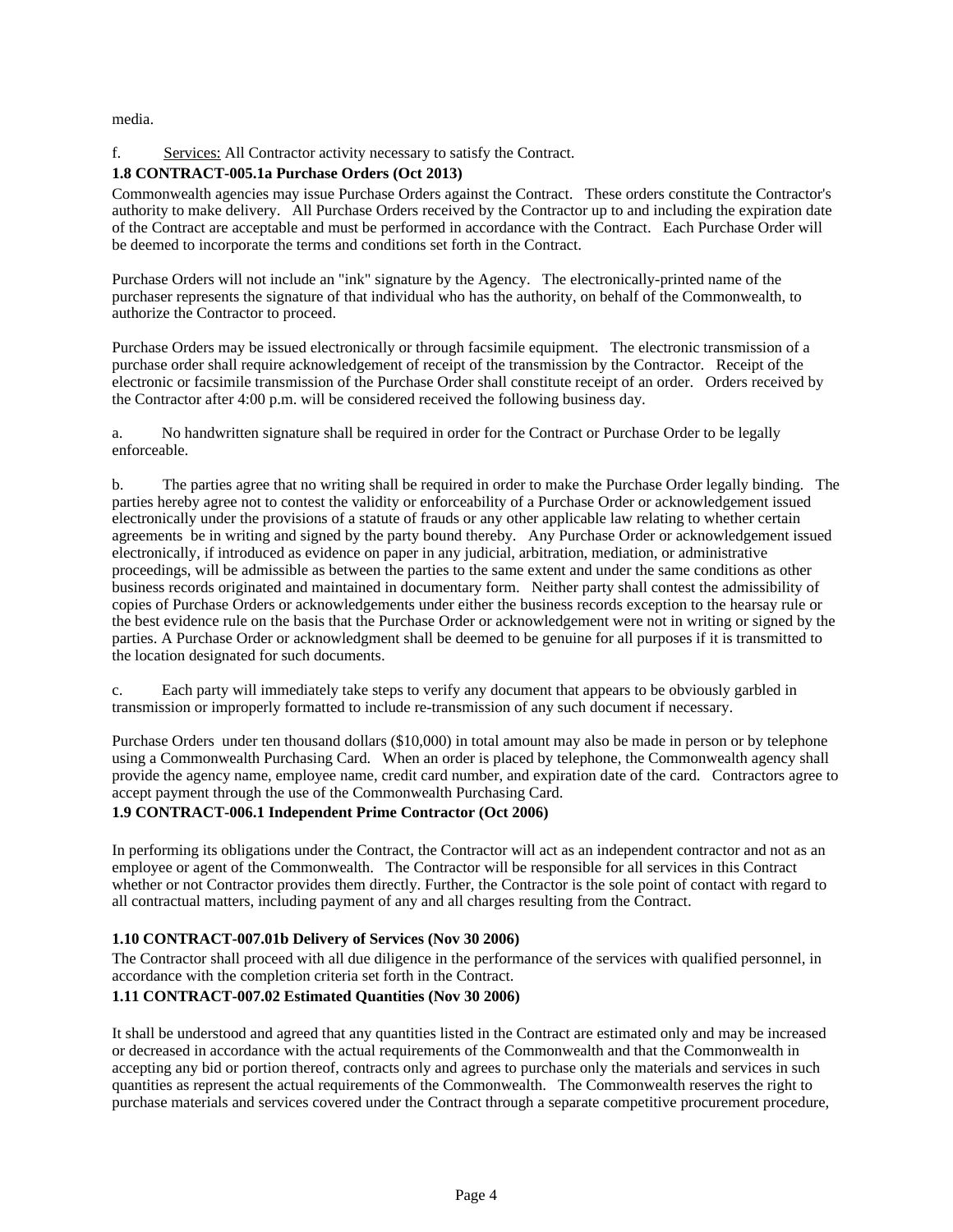whenever Commonwealth deems it to be in its best interest.

### **1.12 CONTRACT-008.1a Warranty (Oct 2006)**

The Contractor warrants that all items furnished and all services performed by the Contractor, its agents and subcontractors shall be free and clear of any defects in workmanship or materials. Unless otherwise stated in the Contract, all items are warranted for a period of one year following delivery by the Contractor and acceptance by the Commonwealth. The Contractor shall repair, replace or otherwise correct any problem with the delivered item. When an item is replaced, it shall be replaced with an item of equivalent or superior quality without any additional cost to the Commonwealth.

### **1.13 CONTRACT-009.1c Patent, Copyright, and Trademark Indemnity (Oct 2013)**

The Contractor warrants that it is the sole owner or author of, or has entered into a suitable legal agreement concerning either: a) the design of any product or process provided or used in the performance of the Contract which is covered by a patent, copyright, or trademark registration or other right duly authorized by state or federal law or b) any copyrighted matter in any report, document or other material provided to the Commonwealth under the contract.

The Contractor shall defend any suit or proceeding brought against the Commonwealth on account of any alleged patent, copyright or trademark infringement in the United States of any of the products provided or used in the performance of the Contract.

This is upon condition that the Commonwealth shall provide prompt notification in writing of such suit or proceeding; full right, authorization and opportunity to conduct the defense thereof; and full information and all reasonable cooperation for the defense of same.

As principles of governmental or public law are involved, the Commonwealth may participate in or choose to conduct, in its sole discretion, the defense of any such action.

If information and assistance are furnished by the Commonwealth at the Contractor's written request, it shall be at the Contractor's expense, but the responsibility for such expense shall be only that within the Contractor's written authorization.

The Contractor shall indemnify and hold the Commonwealth harmless from all damages, costs, and expenses, including attorney's fees that the Contractor or the Commonwealth may pay or incur by reason of any infringement or violation of the rights occurring to any holder of copyright, trademark, or patent interests and rights in any products provided or used in the performance of the Contract.

If any of the products provided by the Contractor in such suit or proceeding are held to constitute infringement and the use is enjoined, the Contractor shall, at its own expense and at its option, either procure the right to continue use of such infringement products, replace them with non-infringement equal performance products or modify them so that they are no longer infringing.

If the Contractor is unable to do any of the preceding, the Contractor agrees to remove all the equipment or software which are obtained contemporaneously with the infringing product, or, at the option of the Commonwealth, only those items of equipment or software which are held to be infringing, and to pay the Commonwealth: 1) any amounts paid by the Commonwealth towards the purchase of the product, less straight line depreciation; 2) any license fee paid by the Commonwealth for the use of any software, less an amount for the period of usage; and 3) the pro rata portion of any maintenance fee representing the time remaining in any period of maintenance paid for. The obligations of the Contractor under this paragraph continue without time limit. No costs or expenses shall be incurred for the account of the Contractor without its written consent.

### **1.14 CONTRACT-009.1d Ownership Rights (Oct 2006)**

The Commonwealth shall have unrestricted authority to reproduce, distribute, and use any submitted report, data, or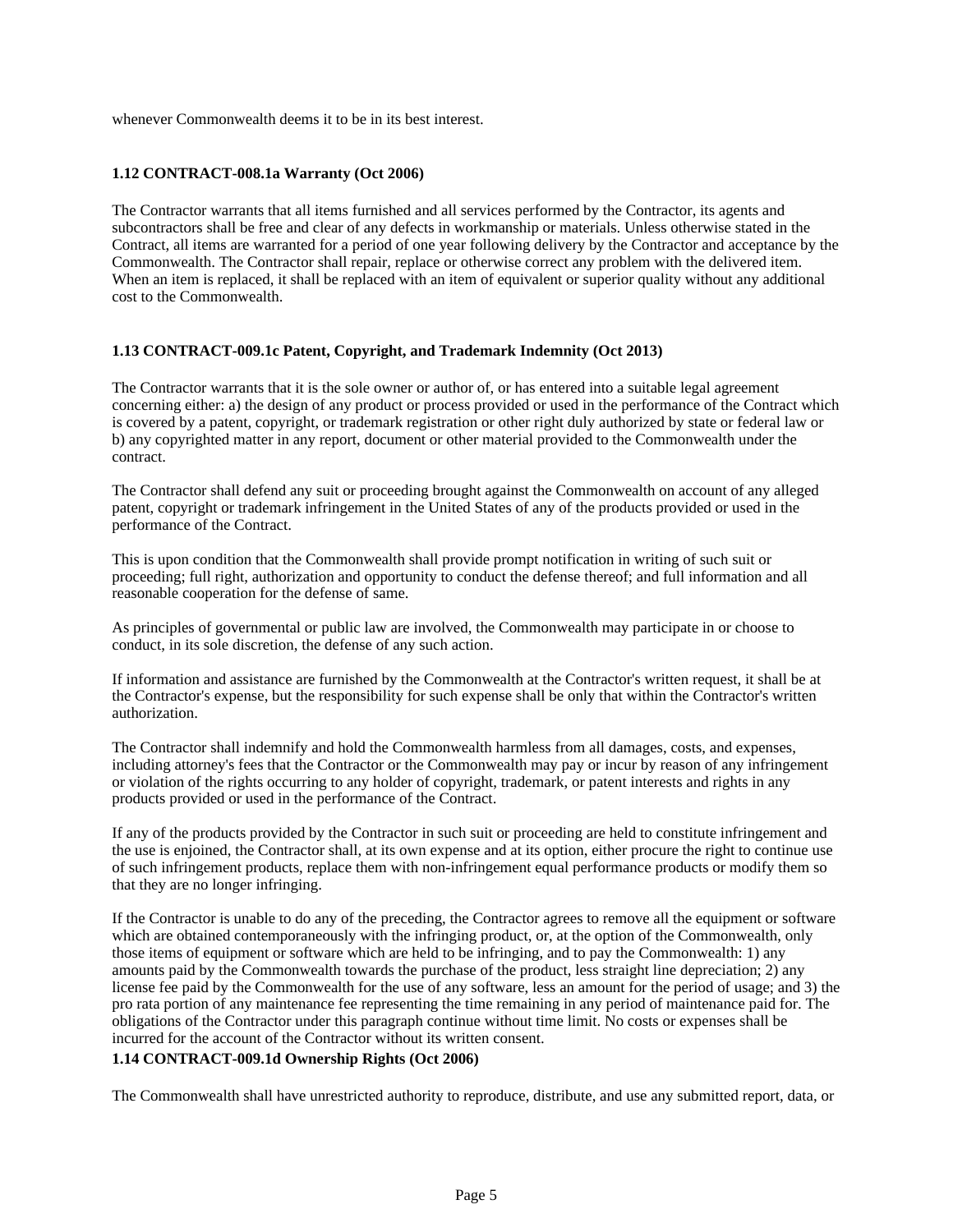material, and any software or modifications and any associated documentation that is designed or developed and delivered to the Commonwealth as part of the performance of the Contract.

### **1.15 CONTRACT-010.1a Acceptance (Oct 2006)**

No item(s) received by the Commonwealth shall be deemed accepted until the Commonwealth has had a reasonable opportunity to inspect the item(s). Any item(s) which is discovered to be defective or fails to conform to the specifications may be rejected upon initial inspection or at any later time if the defects contained in the item(s) or the noncompliance with the specifications were not reasonably ascertainable upon the initial inspection. It shall thereupon become the duty of the Contractor to remove rejected item(s) from the premises without expense to the Commonwealth within fifteen (15) days after notification. Rejected item(s) left longer than fifteen (15) days will be regarded as abandoned, and the Commonwealth shall have the right to dispose of them as its own property and shall retain that portion of the proceeds of any sale which represents the Commonwealth's costs and expenses in regard to the storage and sale of the item(s). Upon notice of rejection, the Contractor shall immediately replace all such rejected item(s) with others conforming to the specifications and which are not defective. If the Contractor fails, neglects or refuses to do so, the Commonwealth shall then have the right to procure a corresponding quantity of such item(s), and deduct from any monies due or that may thereafter become due to the Contractor, the difference between the price stated in the Contract and the cost thereof to the Commonwealth.

# **1.16 CONTRACT-011.1a Compliance With Law (Oct 2006)**

The Contractor shall comply with all applicable federal and state laws and regulations and local ordinances in the performance of the Contract.

### **1.17 CONTRACT-013.1 Environmental Provisions (Oct 2006)**

In the performance of the Contract, the Contractor shall minimize pollution and shall strictly comply with all applicable environmental laws and regulations, including, but not limited to: the Clean Streams Law Act of June 22, 1937 (P.L. 1987, No. 394), as amended 35 P.S. Section 691.601 et seq.; the Pennsylvania Solid Waste Management Act, Act of July 7, 1980 (P.L. 380, No. 97), as amended, 35 P.S. Section 6018.101 et seq.; and the Dam Safety and Encroachment Act, Act of November 26, 1978 (P.L. 1375, No. 325), as amended, 32 P.S. Section 693.1.

### **1.18 CONTRACT-014.1 Post-Consumer Recycled Content (June 2016)**

Except as specifically waived by the Department of General Services in writing, any products which are provided to the Commonwealth as a part of the performance of the Contract must meet the minimum percentage levels for total recycled content as specified by the Environmental Protection Agency in its Comprehensive Procurement Guidelines, which can be found at https://www.epa.gov/smm/comprehensive-procurement-guideline-cpg-program.

# **1.19 CONTRACT-014.3 Recycled Content Enforcement (Feb 2009)**

The Contractor may be required, after delivery of the Contract item(s), to provide the Commonwealth with documentary evidence that the item(s) was in fact produced with the required minimum percentage of post-consumer and recovered material content.

### **1.20 CONTRACT-015.1A Compensation/Expenses (May 2008)**

The Contractor shall be required to perform the specified services at the price(s) quoted in the Contract. All services shall be performed within the time period(s) specified in the Contract. The Contractor shall be compensated only for work performed to the satisfaction of the Commonwealth. The Contractor shall not be allowed or paid travel or per diem expenses except as specifically set forth in the Contract.

**1.21 CONTRACT-015.2 Billing Requirements (July 2021)**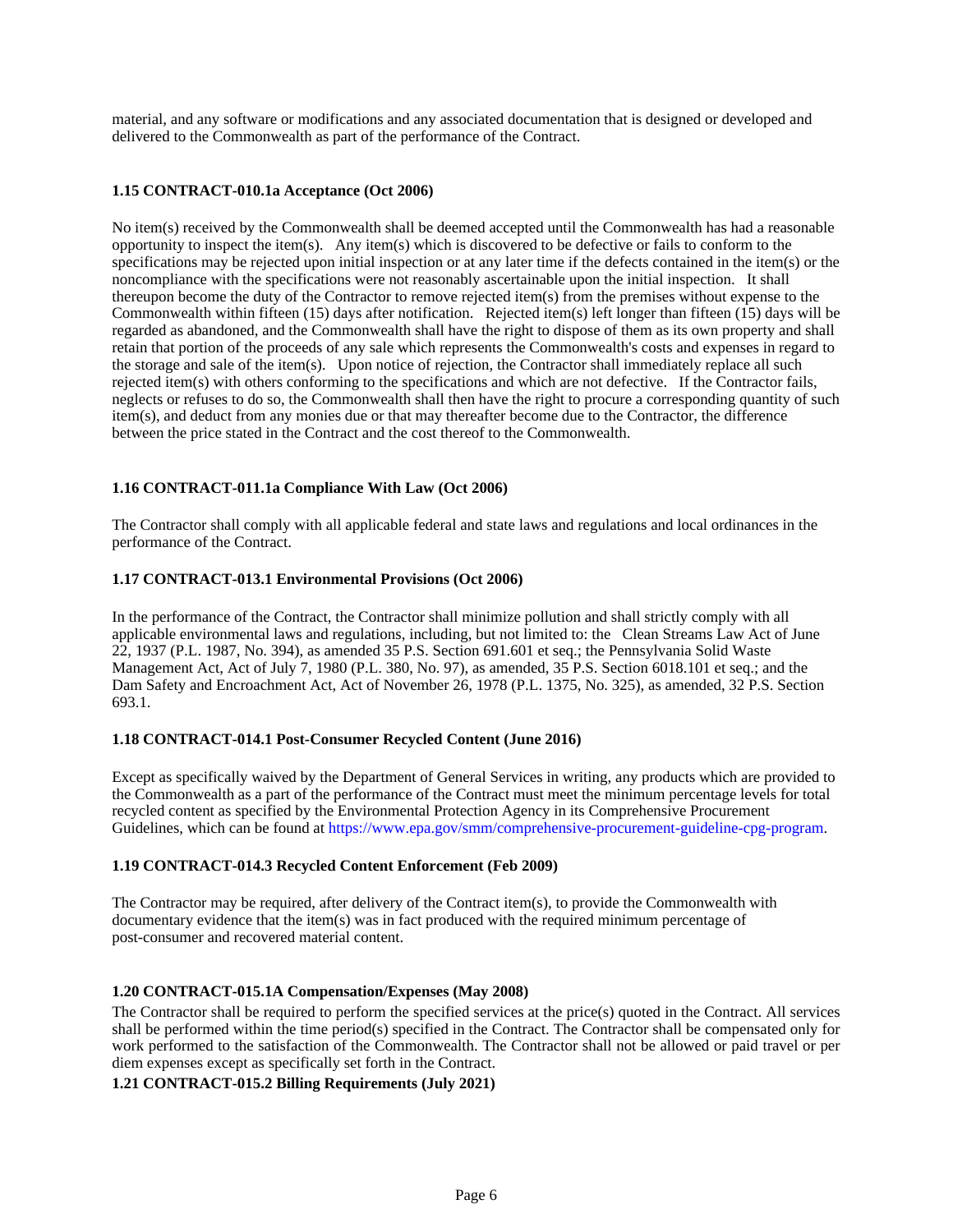Unless the Contractor has been authorized by the Commonwealth for Evaluated Receipt Settlement or Vendor Self-Invoicing , the Contractor shall include in all of its invoices the following minimum information:

- Vendor name and "Remit to" address, including SAP Vendor number;
- SAP Purchase Order number;
- Delivery Address, including name of Commonwealth agency;
- Description of the supplies/services delivered in accordance with SAP Purchase Order (include purchase order line number if possible);
- Quantity provided;
- Unit price;
- Price extension;
- Total price; and
- Delivery date of supplies or services.

If an invoice does not contain the minimum information set forth in this paragraph, the Commonwealth may return the invoice as improper. If the Commonwealth returns an invoice as improper, the time for processing a payment will be suspended until the Commonwealth receives a correct invoice. The Contractor may not receive payment until the Commonwealth has received a correct invoice.

Contractors are required to establish separate billing accounts with each using agency and invoice them directly. Each invoice shall be itemized with adequate detail and match the line item on the Purchase Order. In no instance shall any payment be made for services to the Contractor that are not in accordance with the prices on the Purchase Order, the Contract, updated price lists or any discounts negotiated by the purchasing agency.

# **1.22 CONTRACT-016.1 Payment (Oct 2006)**

- a. The Commonwealth shall put forth reasonable efforts to make payment by the required payment date. The required payment date is: (a) the date on which payment is due under the terms of the Contract; (b) thirty (30) days after a proper invoice actually is received at the "Bill To" address if a date on which payment is due is not specified in the Contract (a "proper" invoice is not received until the Commonwealth accepts the service as satisfactorily performed); or (c) the payment date specified on the invoice if later than the dates established by (a) and (b) above. Payment may be delayed if the payment amount on an invoice is not based upon the price(s) as stated in the Contract. If any payment is not made within fifteen (15) days after the required payment date, the Commonwealth may pay interest as determined by the Secretary of Budget in accordance with Act No. 266 of 1982 and regulations promulgated pursuant thereto. Payment should not be construed by the Contractor as acceptance of the service performed by the Contractor. The Commonwealth reserves the right to conduct further testing and inspection after payment, but within a reasonable time after performance, and to reject the service if such post payment testing or inspection discloses a defect or a failure to meet specifications. The Contractor agrees that the Commonwealth may set off the amount of any state tax liability or other obligation of the Contractor or its subsidiaries to the Commonwealth against any payments due the Contractor under any contract with the Commonwealth.
- b. The Commonwealth shall have the option of using the Commonwealth purchasing card to make purchases under the Contract or Purchase Order. The Commonwealth's purchasing card is similar to a credit card in that there will be a small fee which the Contractor will be required to pay and the Contractor will receive payment directly from the card issuer rather than the Commonwealth. Any and all fees related to this type of payment are the responsibility of the Contractor. In no case will the Commonwealth allow increases in prices to offset credit card fees paid by the Contractor or any other charges incurred by the Contractor, unless specifically stated in the terms of the Contract or Purchase Order.

### **1.23 CONTRACT-016.2 Payment – Electronic Funds Transfer (February 2014)**

a. The Commonwealth will make contract payments through the Automated Clearing House (ACH). Within 10 days of award of the contract or purchase order, the contractor must submit or must have already submitted their ACH information within their user profile in the Commonwealth's procurement system (SRM).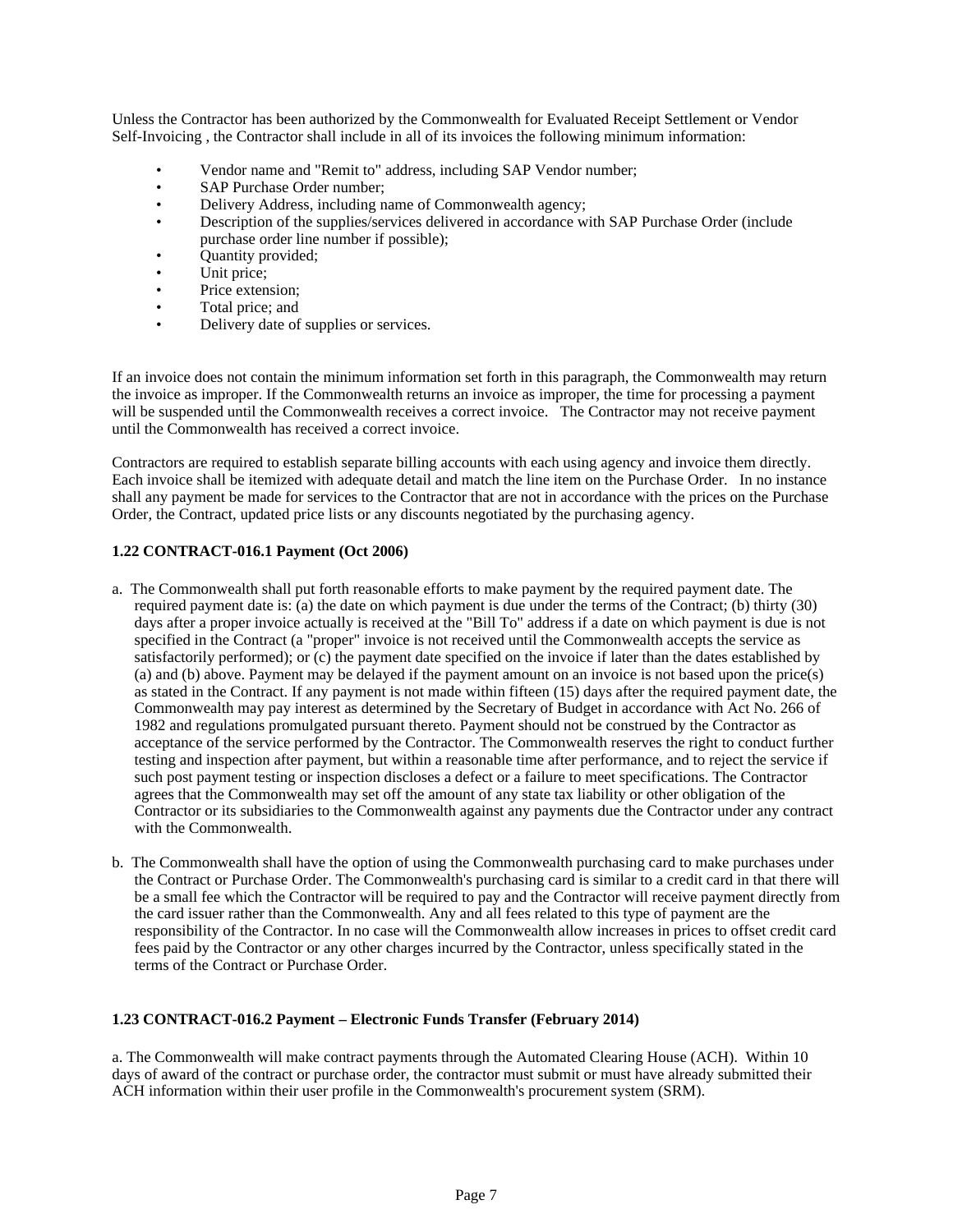b. The contractor must submit a unique invoice number with each invoice submitted. The unique invoice number will be listed on the Commonwealth of Pennsylvania's ACH remittance advice to enable the contractor to properly apply the state agency's payment to the invoice submitted.

c. It is the responsibility of the contractor to ensure that the ACH information contained in SRM is accurate and complete. Failure to maintain accurate and complete information may result in delays in payments.

# **1.24 CONTRACT-017.1 Taxes (Dec 5 2006)**

The Commonwealth is exempt from all excise taxes imposed by the Internal Revenue Service and has accordingly registered with the Internal Revenue Service to make tax free purchases under Registration No. 23-23740001-K. With the exception of purchases of the following items, no exemption certificates are required and none will be issued: undyed diesel fuel, tires, trucks, gas guzzler emergency vehicles, and sports fishing equipment. The Commonwealth is also exempt from Pennsylvania state sales tax, local sales tax, public transportation assistance taxes and fees and vehicle rental tax. The Department of Revenue regulations provide that exemption certificates are not required for sales made to governmental entities and none will be issued. Nothing in this paragraph is meant to exempt a construction contractor from the payment of any of these taxes or fees which are required to be paid with respect to the purchase, use, rental, or lease of tangible personal property or taxable services used or transferred in connection with the performance of a construction contract.

### **1.25 CONTRACT-018.1 Assignment of Antitrust Claims (Oct 2006)**

The Contractor and the Commonwealth recognize that in actual economic practice, overcharges by the Contractor's suppliers resulting from violations of state or federal antitrust laws are in fact borne by the Commonwealth. As part of the consideration for the award of the Contract, and intending to be legally bound, the Contractor assigns to the Commonwealth all right, title and interest in and to any claims the Contractor now has, or may acquire, under state or federal antitrust laws relating to the products and services which are the subject of this Contract.

### **1.26 CONTRACT-019.1 Hold Harmless Provision (Nov 30 2006)**

- a. The Contractor shall hold the Commonwealth harmless from and indemnify the Commonwealth against any and all third party claims, demands and actions based upon or arising out of any activities performed by the Contractor and its employees and agents under this Contract, provided the Commonwealth gives Contractor prompt notice of any such claim of which it learns. Pursuant to the Commonwealth Attorneys Act (71 P.S. Section 732-101, et seq.), the Office of Attorney General (OAG) has the sole authority to represent the Commonwealth in actions brought against the Commonwealth. The OAG may, however, in its sole discretion and under such terms as it deems appropriate, delegate its right of defense. If OAG delegates the defense to the Contractor, the Commonwealth will cooperate with all reasonable requests of Contractor made in the defense of such suits.
- b. Notwithstanding the above, neither party shall enter into any settlement without the other party's written consent, which shall not be unreasonably withheld. The Commonwealth may, in its sole discretion, allow the Contractor to control the defense and any related settlement negotiations.

# **1.27 CONTRACT-020.1 Audit Provisions (Oct 2006)**

The Commonwealth shall have the right, at reasonable times and at a site designated by the Commonwealth, to audit the books, documents and records of the Contractor to the extent that the books, documents and records relate to costs or pricing data for the Contract. The Contractor agrees to maintain records which will support the prices charged and costs incurred for the Contract. The Contract shall preserve books, documents and records that relate to costs or pricing data for the Contract for a period of three (3) years from the date of final payment. The Contractor shall give full and free access to all records to the Commonwealth and/or their authorized representatives.

### **1.28 CONTRACT-021.1 Default (Oct 2013)**

a. The Commonwealth may, subject to the Force Majeure provisions of this Contract, and in addition to its other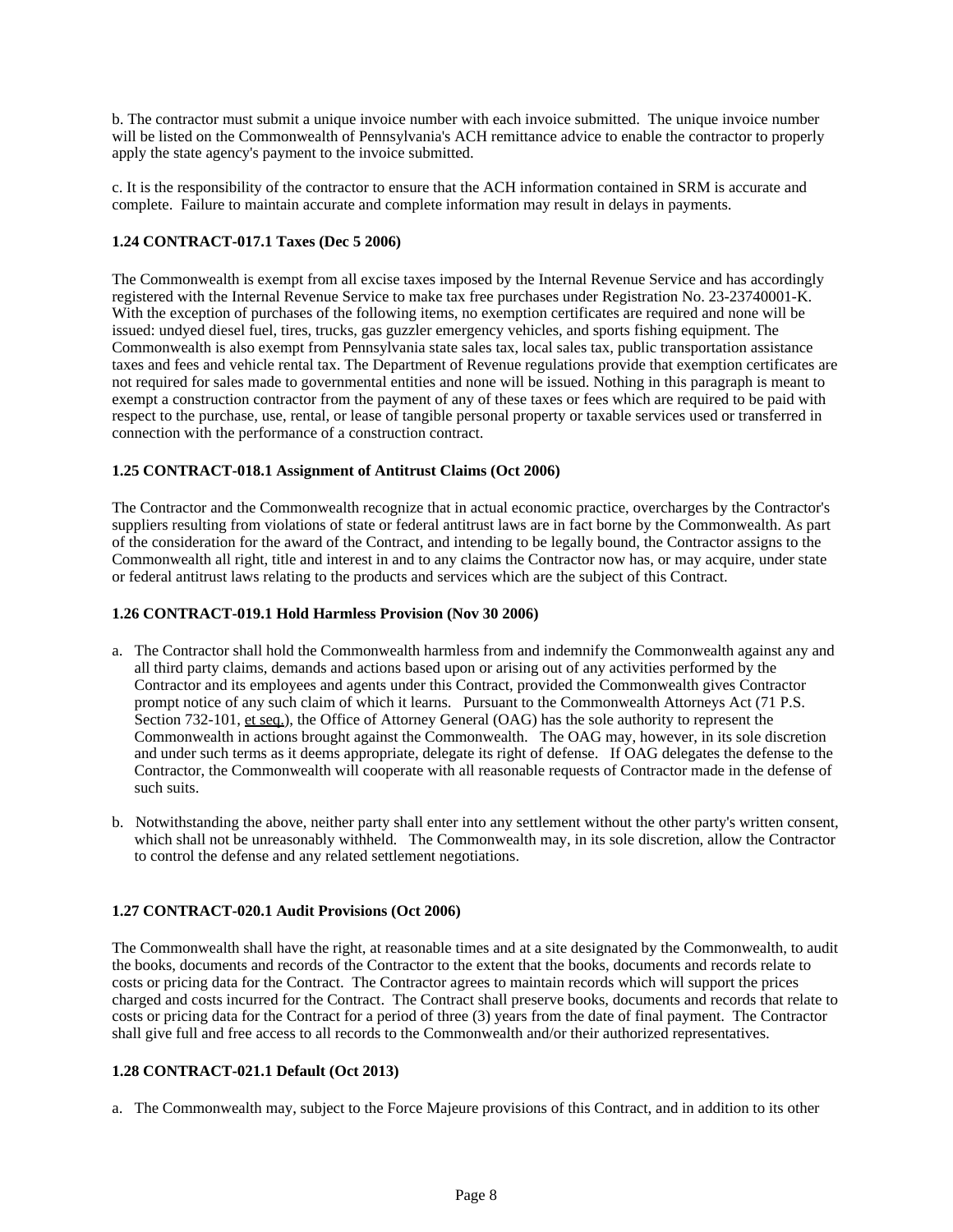rights under the Contract, declare the Contractor in default by written notice thereof to the Contractor, and terminate (as provided in the Termination Provisions of this Contract) the whole or any part of this Contract or any Purchase Order for any of the following reasons:

1) Failure to begin work within the time specified in the Contract or Purchase Order or as otherwise specified;

2) Failure to perform the work with sufficient labor, equipment, or material to ensure the completion of the specified work in accordance with the Contract or Purchase Order terms;

3) Unsatisfactory performance of the work;

4) Failure to deliver the awarded item(s) within the time specified in the Contract or Purchase Order or as otherwise specified;

5) Improper delivery;

6) Failure to provide an item(s) which is in conformance with the specifications referenced in the Contract or Purchase Order;

7) Delivery of a defective item;

8) Failure or refusal to remove material, or remove and replace any work rejected as defective or unsatisfactory;

9) Discontinuance of work without approval;

10) Failure to resume work, which has been discontinued, within a reasonable time after notice to do so;

11) Insolvency or bankruptcy;

12) Assignment made for the benefit of creditors;

13) Failure or refusal within 10 days after written notice by the Contracting Officer, to make payment or show cause why payment should not be made, of any amounts due for materials furnished, labor supplied or performed, for equipment rentals, or for utility services rendered;

14) Failure to protect, to repair, or to make good any damage or injury to property;

15) Breach of any provision of the Contract;

16) Failure to comply with representations made in the Contractor's bid/proposal; or

17) Failure to comply with applicable industry standards, customs, and practice.

b. In the event that the Commonwealth terminates this Contract or any Purchase Order in whole or in part as provided in Subparagraph a. above, the Commonwealth may procure, upon such terms and in such manner as it determines, items similar or identical to those so terminated, and the Contractor shall be liable to the Commonwealth for any reasonable excess costs for such similar or identical items included within the terminated part of the Contract or Purchase Order.

c. If the Contract or a Purchase Order is terminated as provided in Subparagraph a. above, the Commonwealth, in addition to any other rights provided in this paragraph, may require the Contractor to transfer title and deliver immediately to the Commonwealth in the manner and to the extent directed by the Contracting Officer, such partially completed items, including, where applicable, reports, working papers and other documentation, as the Contractor has specifically produced or specifically acquired for the performance of such part of the Contract or Purchase Order as has been terminated. Except as provided below, payment for completed work accepted by the Commonwealth shall be at the Contract price. Except as provided below, payment for partially completed items including, where applicable, reports and working papers, delivered to and accepted by the Commonwealth shall be in an amount agreed upon by the Contractor and Contracting Officer. The Commonwealth may withhold from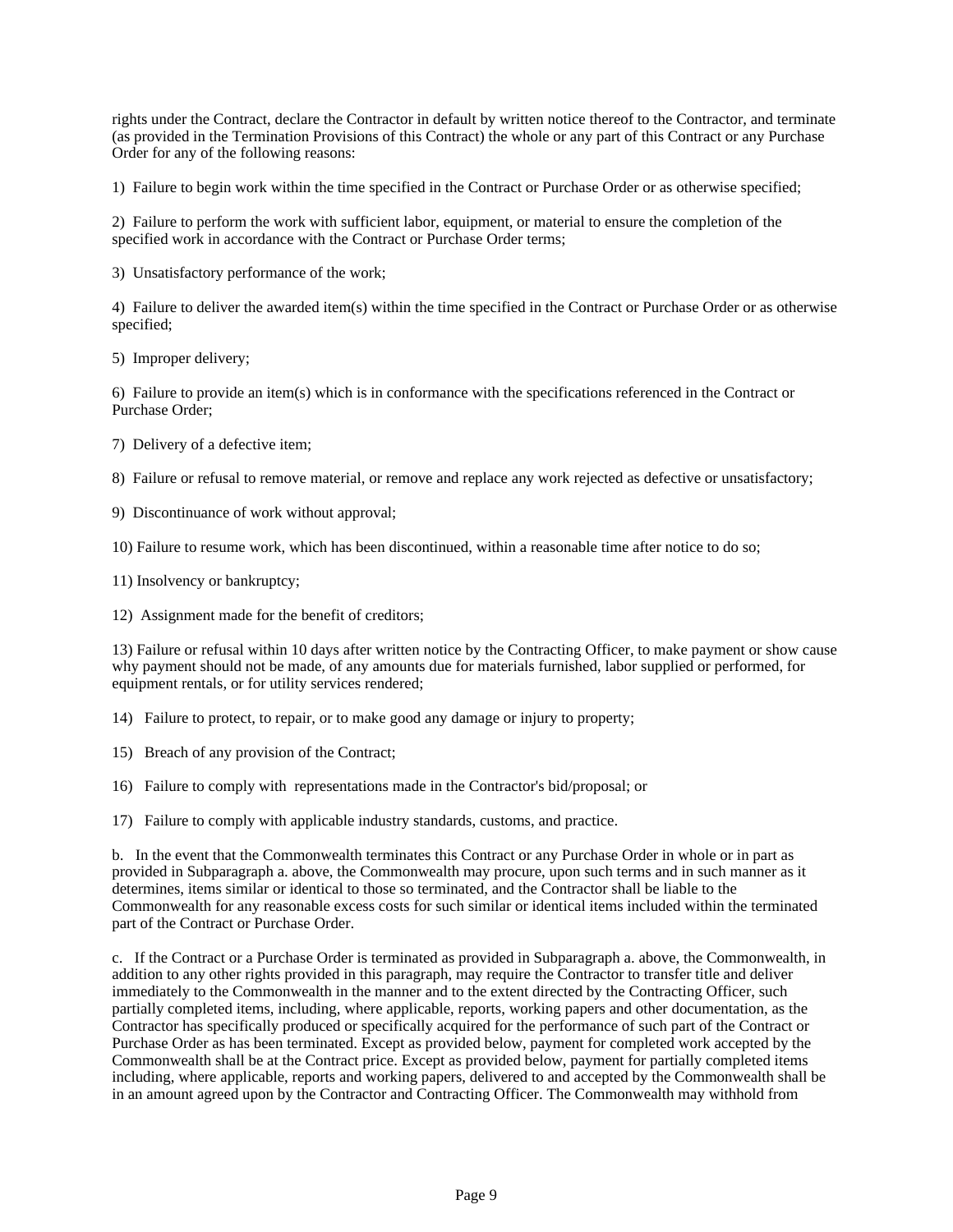amounts otherwise due the Contractor for such completed or partially completed works, such sum as the Contracting Officer determines to be necessary to protect the Commonwealth against loss.

d. The rights and remedies of the Commonwealth provided in this paragraph shall not be exclusive and are in addition to any other rights and remedies provided by law or under this Contract.

e. The Commonwealth's failure to exercise any rights or remedies provided in this paragraph shall not be construed to be a waiver by the Commonwealth of its rights and remedies in regard to the event of default or any succeeding event of default.

f. Following exhaustion of the Contractor's administrative remedies as set forth in the Contract Controversies Provision of the Contract, the Contractor's exclusive remedy shall be to seek damages in the Board of Claims.

### **1.29 CONTRACT-022.1 Force Majeure (Oct 2006)**

Neither party will incur any liability to the other if its performance of any obligation under this Contract is prevented or delayed by causes beyond its control and without the fault or negligence of either party. Causes beyond a party's control may include, but aren't limited to, acts of God or war, changes in controlling law, regulations, orders or the requirements of any governmental entity, severe weather conditions, civil disorders, natural disasters, fire, epidemics and quarantines, general strikes throughout the trade, and freight embargoes.

The Contractor shall notify the Commonwealth orally within five (5) days and in writing within ten (10) days of the date on which the Contractor becomes aware, or should have reasonably become aware, that such cause would prevent or delay its performance. Such notification shall (i) describe fully such cause(s) and its effect on performance, (ii) state whether performance under the contract is prevented or delayed and (iii) if performance is delayed, state a reasonable estimate of the duration of the delay. The Contractor shall have the burden of proving that such cause(s) delayed or prevented its performance despite its diligent efforts to perform and shall produce such supporting documentation as the Commonwealth may reasonably request. After receipt of such notification, the Commonwealth may elect to cancel the Contract, cancel the Purchase Order, or to extend the time for performance as reasonably necessary to compensate for the Contractor's delay.

In the event of a declared emergency by competent governmental authorities, the Commonwealth by notice to the Contractor, may suspend all or a portion of the Contract or Purchase Order.

### **1.30 CONTRACT-023.1a Termination Provisions (Oct 2013)**

The Commonwealth has the right to terminate this Contract or any Purchase Order for any of the following reasons. Termination shall be effective upon written notice to the Contractor.

a. **TERMINATION FOR CONVENIENCE**: The Commonwealth shall have the right to terminate the Contract or a Purchase Order for its convenience if the Commonwealth determines termination to be in its best interest. The Contractor shall be paid for work satisfactorily completed prior to the effective date of the termination, but in no event shall the Contractor be entitled to recover loss of profits.

b. **NON-APPROPRIATION**: The Commonwealth's obligation to make payments during any Commonwealth fiscal year succeeding the current fiscal year shall be subject to availability and appropriation of funds. When funds (state and/or federal) are not appropriated or otherwise made available to support continuation of performance in a subsequent fiscal year period, the Commonwealth shall have the right to terminate the Contract or a Purchase Order. The Contractor shall be reimbursed for the reasonable value of any nonrecurring costs incurred but not amortized in the price of the supplies or services delivered under the Contract. Such reimbursement shall not include loss of profit, loss of use of money, or administrative or overhead costs. The reimbursement amount may be paid from any appropriations available for that purpose.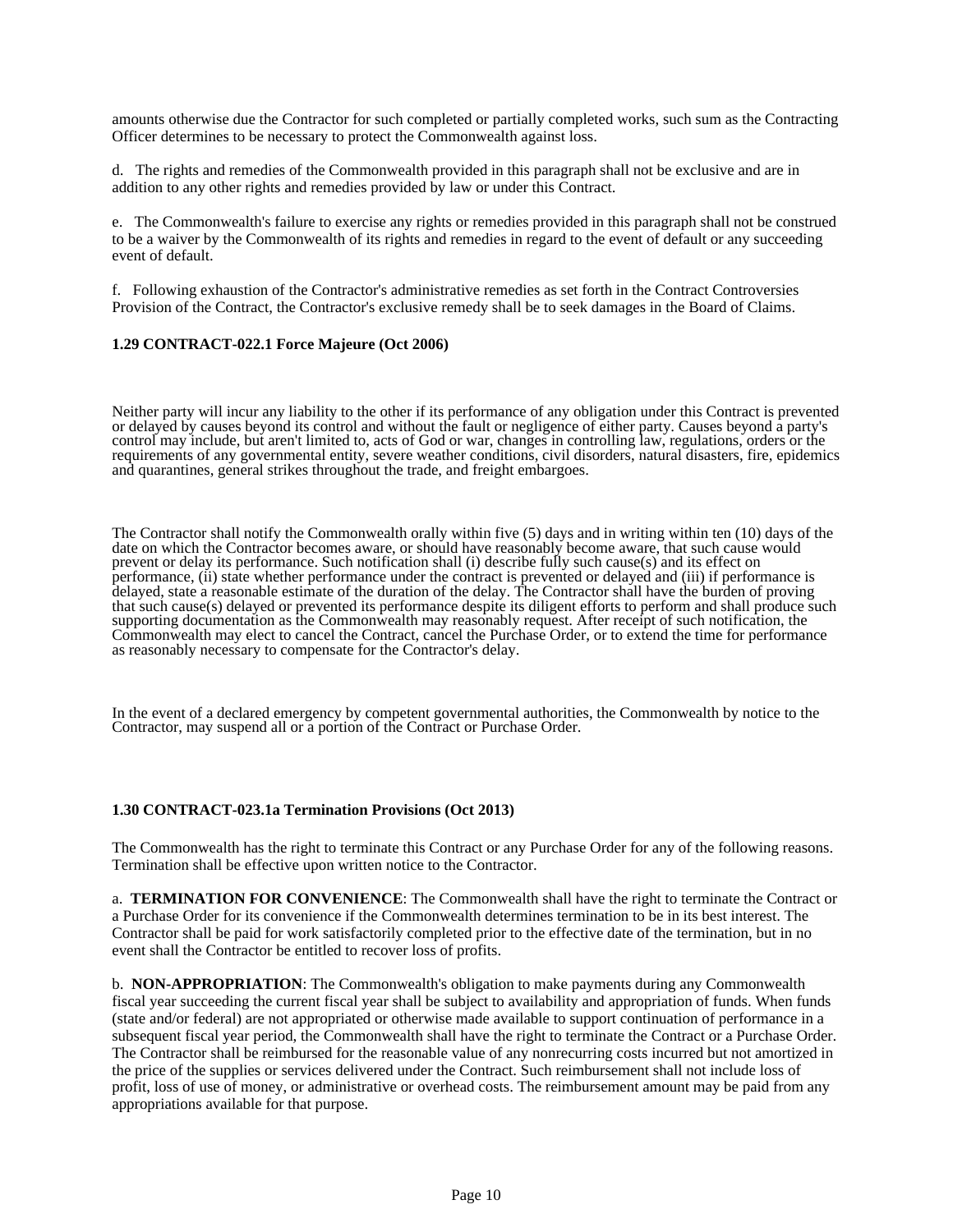c. **TERMINATION FOR CAUSE**: The Commonwealth shall have the right to terminate the Contract or a Purchase Order for Contractor default under the Default Clause upon written notice to the Contractor. The Commonwealth shall also have the right, upon written notice to the Contractor, to terminate the Contract or a Purchase Order for other cause as specified in the Contract or by law. If it is later determined that the Commonwealth erred in terminating the Contract or a Purchase Order for cause, then, at the Commonwealth's discretion, the Contract or Purchase Order shall be deemed to have been terminated for convenience under the Subparagraph a.

### **1.31 CONTRACT-024.1 Contract Controversies (Oct 2011)**

a. In the event of a controversy or claim arising from the Contract, the Contractor must, within six months after the cause of action accrues, file a written claim with the contracting officer for a determination. The claim shall state all grounds upon which the Contractor asserts a controversy exists. If the Contractor fails to file a claim or files an untimely claim, the Contractor is deemed to have waived its right to assert a claim in any forum. At the time the claim is filed, or within sixty (60) days thereafter, either party may request mediation through the Commonwealth Office of General Counsel Dispute Resolution Program.

b. If the Contractor or the contracting officer requests mediation and the other party agrees, the contracting officer shall promptly make arrangements for mediation. Mediation shall be scheduled so as to not delay the issuance of the final determination beyond the required 120 days after receipt of the claim if mediation is unsuccessful. If mediation is not agreed to or if resolution is not reached through mediation, the contracting officer shall review timely-filed claims and issue a final determination, in writing, regarding the claim. The final determination shall be issued within 120 days of the receipt of the claim, unless extended by consent of the contracting officer and the Contractor. The contracting officer shall send his/her written determination to the Contractor. If the contracting officer fails to issue a final determination within the 120 days (unless extended by consent of the parties), the claim shall be deemed denied. The contracting officer's determination shall be the final order of the purchasing agency.

c. Within fifteen (15) days of the mailing date of the determination denying a claim or within 135 days of filing a claim if, no extension is agreed to by the parties, whichever occurs first, the Contractor may file a statement of claim with the Commonwealth Board of Claims. Pending a final judicial resolution of a controversy or claim, the Contractor shall proceed diligently with the performance of the Contract in a manner consistent with the determination of the contracting officer and the Commonwealth shall compensate the Contractor pursuant to the terms of the Contract.

# **1.32 CONTRACT-025.1 Assignability and Subcontracting (Oct 2013)**

a. Subject to the terms and conditions of this paragraph, this Contract shall be binding upon the parties and their respective successors and assigns.

b. The Contractor shall not subcontract with any person or entity to perform all or any part of the work to be performed under this Contract without the prior written consent of the Contracting Officer, which consent may be withheld at the sole and absolute discretion of the Contracting Officer.

c. The Contractor may not assign, in whole or in part, this Contract or its rights, duties, obligations, or responsibilities hereunder without the prior written consent of the Contracting Officer, which consent may be withheld at the sole and absolute discretion of the Contracting Officer.

d. Notwithstanding the foregoing, the Contractor may, without the consent of the Contracting Officer, assign its rights to payment to be received under the Contract, provided that the Contractor provides written notice of such assignment to the Contracting Officer together with a written acknowledgement from the assignee that any such payments are subject to all of the terms and conditions of this Contract.

e. For the purposes of this Contract, the term "assign" shall include, but shall not be limited to, the sale, gift, assignment, pledge, or other transfer of any ownership interest in the Contractor provided, however, that the term shall not apply to the sale or other transfer of stock of a publicly traded company.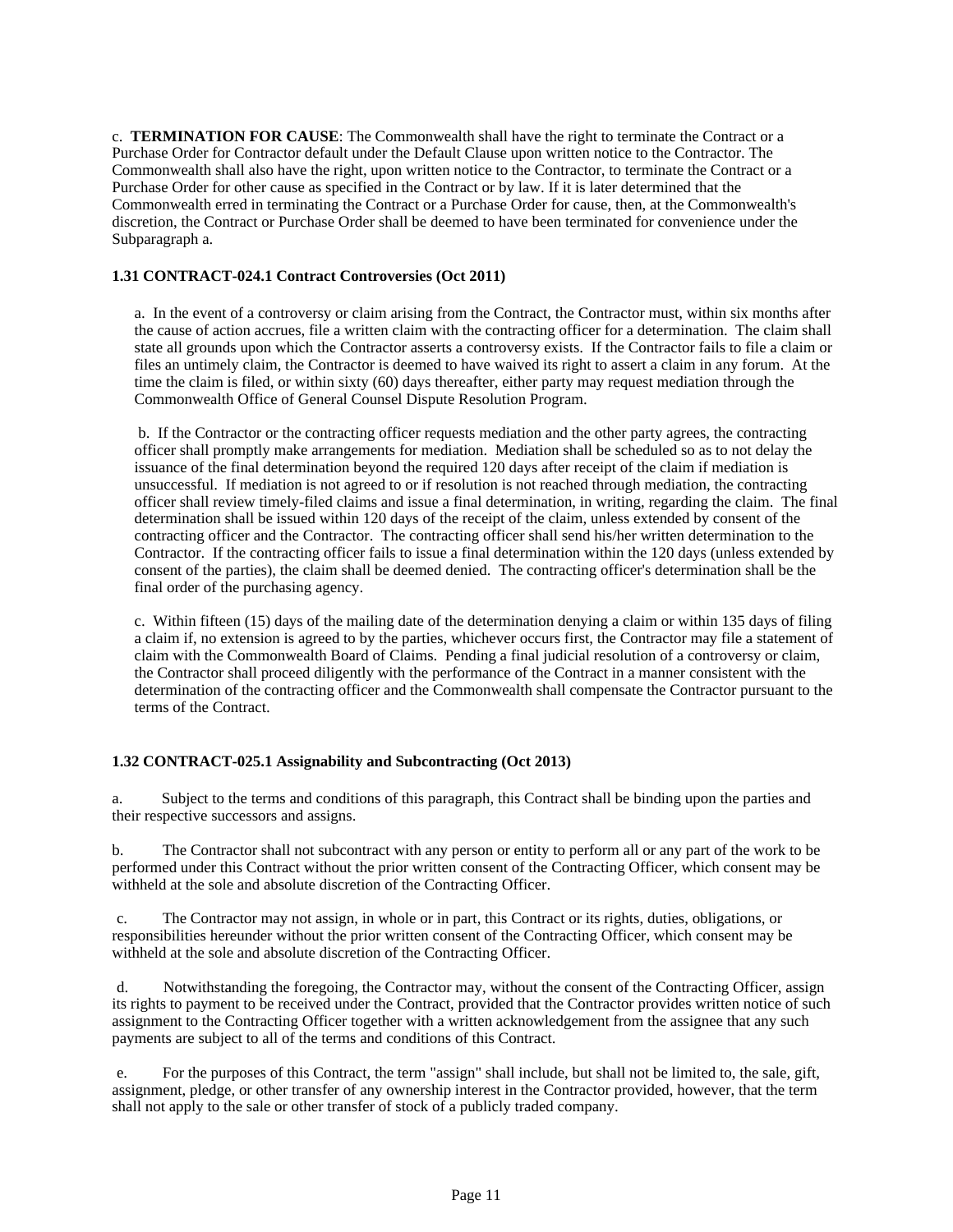f . Any assignment consented to by the Contracting Officer shall be evidenced by a written assignment agreement executed by the Contractor and its assignee in which the assignee agrees to be legally bound by all of the terms and conditions of the Contract and to assume the duties, obligations, and responsibilities being assigned.

g. A change of name by the Contractor, following which the Contractor's federal identification number remains unchanged, shall not be considered to be an assignment hereunder. The Contractor shall give the Contracting Officer written notice of any such change of name.

### **1.33 CONTRACT-026.1 Other Contractors (Oct 2006)**

The Commonwealth may undertake or award other contracts for additional or related work, and the Contractor shall fully cooperate with other contractors and Commonwealth employees, and coordinate its work with such additional work as may be required. The Contractor shall not commit or permit any act that will interfere with the performance of work by any other contractor or by Commonwealth employees. This paragraph shall be included in the Contracts of all contractors with which this Contractor will be required to cooperate. The Commonwealth shall equitably enforce this paragraph as to all contractors to prevent the imposition of unreasonable burdens on any contractor.

### **1.34 CONTRACT-027.1 Nondiscrimination/Sexual Harassment Clause (August 2018)**

The Contractor agrees:

**1.** In the hiring of any employee(s) for the manufacture of supplies, performance of work, or any other activity required under the contract or any subcontract, the Contractor, each subcontractor, or any person acting on behalf of the Contractor or subcontractor shall not discriminate by reason of race, gender, creed, color, sexual orientation, gender identity or expression, or in violation of the *Pennsylvania Human Relations Act* (PHRA) and applicable federal laws, against any citizen of this Commonwealth who is qualified and available to perform the work to which the employment relates.

**2.** Neither the Contractor nor any subcontractor nor any person on their behalf shall in any manner discriminate by reason of race, gender, creed, color, sexual orientation, gender identity or expression, or in violation of the PHRA and applicable federal laws, against or intimidate any employee involved in the manufacture of supplies, the performance of work, or any other activity required under the contract.

**3.** Neither the Contractor nor any subcontractor nor any person on their behalf shall in any manner discriminate by reason of race, gender, creed, color, sexual orientation, gender identity or expression, or in violation of the PHRA and applicable federal laws, in the provision of services under the contract.

**4.** Neither the Contractor nor any subcontractor nor any person on their behalf shall in any manner discriminate against employees by reason of participation in or decision to refrain from participating in labor activities protected under the *Public Employee Relations Act*, *Pennsylvania Labor Relations Act* or *National Labor Relations Act,* as applicable and to the extent determined by entities charged with such Acts' enforcement, and shall comply with any provision of law establishing organizations as employees' exclusive representatives.

**5.** The Contractor and each subcontractor shall establish and maintain a written nondiscrimination and sexual harassment policy and shall inform their employees in writing of the policy. The policy must contain a provision that sexual harassment will not be tolerated and employees who practice it will be disciplined. Posting this Nondiscrimination/Sexual Harassment Clause conspicuously in easily-accessible and well-lighted places customarily frequented by employees and at or near where the contracted services are performed shall satisfy this requirement for employees with an established work site.

**6.** The Contractor and each subcontractor shall not discriminate by reason of race, gender, creed, color, sexual orientation, gender identity or expression, or in violation of PHRA and applicable federal laws, against any subcontractor or supplier who is qualified to perform the work to which the contract relates.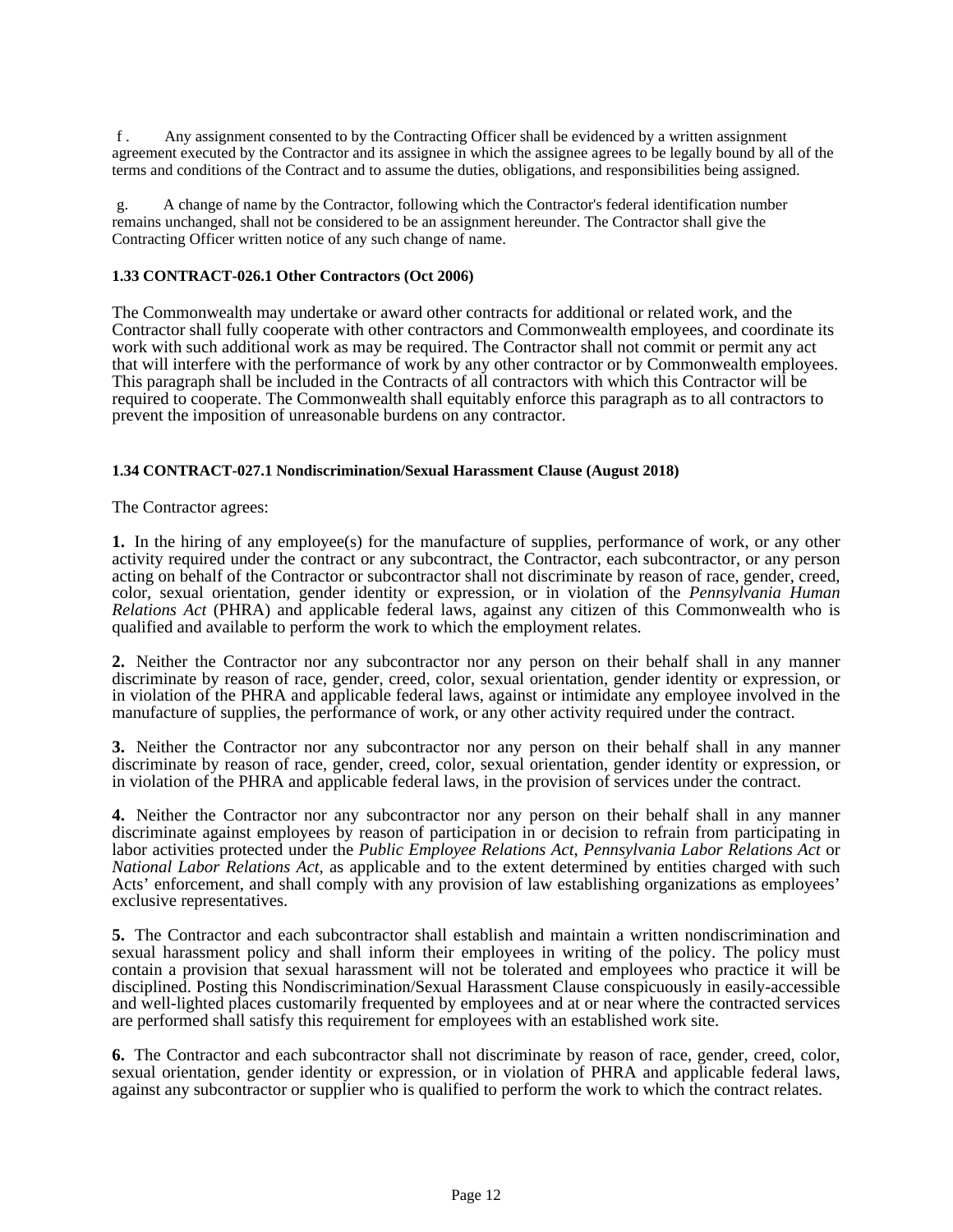**7.** The Contractor and each subcontractor represents that it is presently in compliance with and will maintain compliance with all applicable federal, state, and local laws, regulations and policies relating to nondiscrimination and sexual harassment. The Contractor and each subcontractor further represents that it has filed a Standard Form 100 Employer Information Report ("EEO-1") with the U.S. Equal Employment Opportunity Commission ("EEOC") and shall file an annual EEO-1 report with the EEOC as required for employers' subject to *Title VII* of the *Civil Rights Act of 1964*, as amended, that have 100 or more employees and employers that have federal government contracts or first-tier subcontracts and have 50 or more employees. The Contractor and each subcontractor shall, upon request and within the time periods requested by the Commonwealth, furnish all necessary employment documents and records, including EEO-1 reports, and permit access to their books, records, and accounts by the contracting agency and the Bureau of Diversity, Inclusion and Small Business Opportunities for purpose of ascertaining compliance with provisions of this Nondiscrimination/Sexual Harassment Clause.

**8.** The Contractor shall include the provisions of this Nondiscrimination/Sexual Harassment Clause in every subcontract so that those provisions applicable to subcontractors will be binding upon each subcontractor.

**9.** The Contractor's and each subcontractor's obligations pursuant to these provisions are ongoing from and after the effective date of the contract through the termination date thereof. Accordingly, the Contractor and each subcontractor shall have an obligation to inform the Commonwealth if, at any time during the term of the contract, it becomes aware of any actions or occurrences that would result in violation of these provisions.

**10.** The Commonwealth may cancel or terminate the contract and all money due or to become due under the contract may be forfeited for a violation of the terms and conditions of this Nondiscrimination/Sexual Harassment Clause. In addition, the agency may proceed with debarment or suspension and may place the Contractor in the Contractor Responsibility File.

# **1.35 CONTRACT-028.1 Contractor Integrity Provisions (Jan 2015)**

It is essential that those who seek to contract with the Commonwealth of Pennsylvania ("Commonwealth") observe high standards of honesty and integrity. They must conduct themselves in a manner that fosters public confidence in the integrity of the Commonwealth contracting and procurement process.

**1. DEFINITIONS.** For purposes of these Contractor Integrity Provisions, the following terms shall have the meanings found in this Section:

**a. "Affiliate"** means two or more entities where (a) a parent entity owns more than fifty percent of the voting stock of each of the entities; or (b) a common shareholder or group of shareholders owns more than fifty percent of the voting stock of each of the entities; or (c) the entities have a common proprietor or general partner.

**b. "Consent"** means written permission signed by a duly authorized officer or employee of the Commonwealth, provided that where the material facts have been disclosed, in writing, by prequalification, bid, proposal, or contractual terms, the Commonwealth shall be deemed to have consented by virtue of the execution of this contract.

**c. "Contractor"** means the individual or entity, that has entered into this contract with the Commonwealth.

**d. "Contractor Related Parties"** means any affliates of the Contractor and the Contractor's executive officers, Pennsylvania officers and directors, or owners of 5 percent or more interest in the Contractor.

**e. "Financial Interest"** means either:

**(1)** Ownership of more than a five percent interest in any business; or

**(2)** Holding a position as an officer, director, trustee, partner, employee, or holding any position of management.

**f. "Gratuity"** means tendering, giving, or providing anything of more than nominal monetary value including, but not limited to, cash, travel, entertainment, gifts, meals, lodging, loans, subscriptions, advances, deposits of money,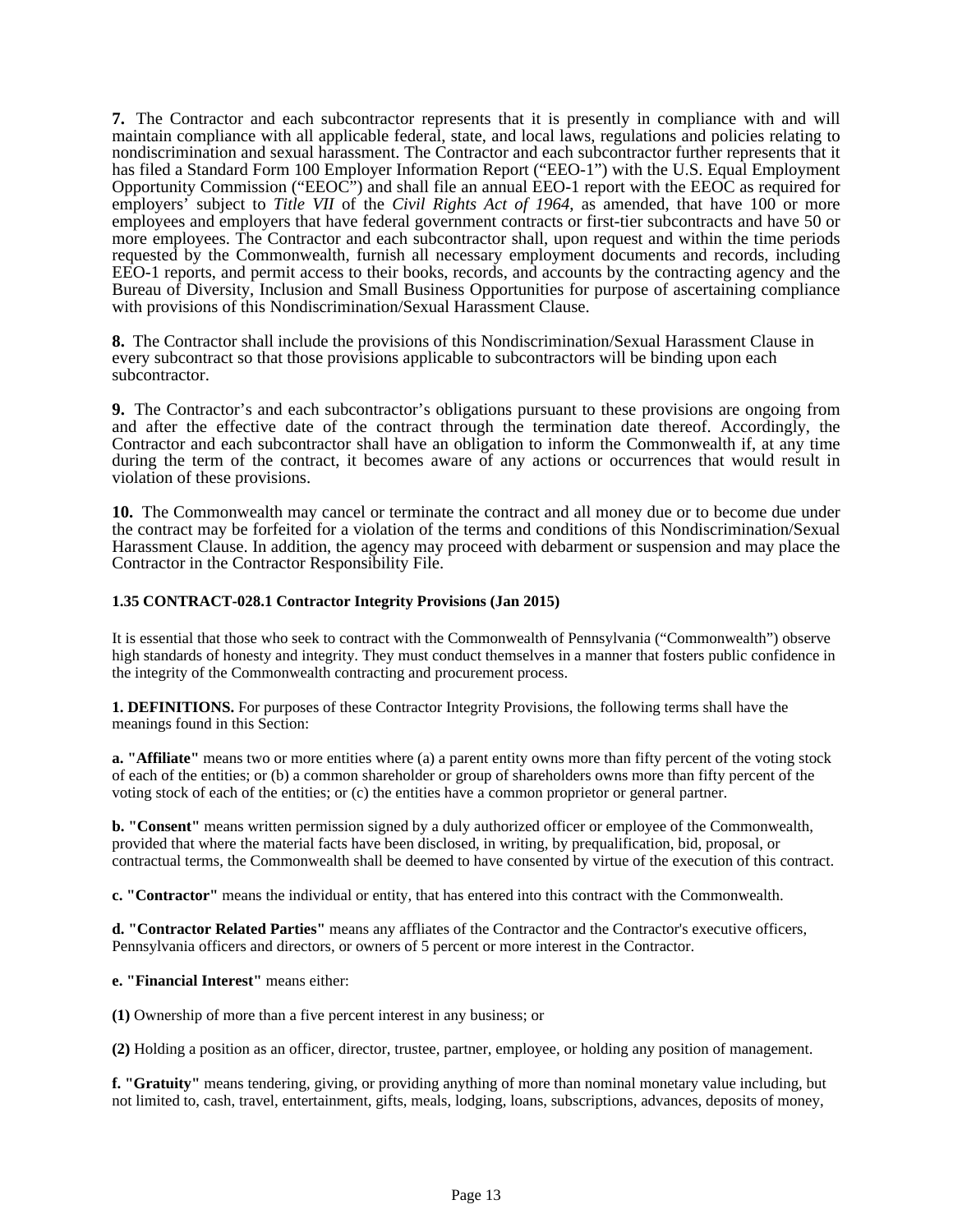services, employment, or contracts of any kind. The exceptions set forth in the *Governor's Code of Conduct, Executive Order 1980-18*, the *4 Pa. Code §7.153(b)*, shall apply.

**g. "Non-bid Basis"** means a contract awarded or executed by the Commonwealth with Contractor without seeking bids or proposals from any other potential bidder or offeror.

**2.** In furtherance of this policy, Contractor agrees to the following:

**a.** Contractor shall maintain the highest standards of honesty and integrity during the performance of this contract and shall take no action in violation of state or federal laws or regulations or any other applicable laws or regulations, or other requirements applicable to Contractor or that govern contracting or procurement with the Commonwealth.

**b.** Contractor shall establish and implement a written business integrity policy, which includes, at a minimum, the requirements of these provisions as they relate to the Contractor activity with the Commonwealth and Commonwealth employees and which is made known to all Contractor employees. Posting these Contractor Integrity Provisions conspicuously in easily-accessible and well-lighted places customarily frequented by employees and at or near where the contract services are performed shall satisfy this requirement.

**c.** Contractor, its affiliates, agents, employees and anyone in privity with Contractor shall not accept, agree to give, offer, confer or agree to confer or promise to confer, directly or indirectly, any gratuity or pecuniary benefit to any person, or to influence or attempt to influence any person in violation of any federal or state law, regulation, executive order of the Governor of Pennsylvania, statement of policy, management directive or any other published standard of the Commonwealth in connection with performance of work under this contract, except as provided in this contract.

**d.** Contractor shall not have a financial interest in any other contractor, subcontractor, or supplier providing services, labor or material under this contract, unless the financial interest is disclosed to the Commonwealth in writing and the Commonwealth consents to Contractor's financial interest prior to Commonwealth execution of the contract. Contractor shall disclose the financial interest to the Commonwealth at the time of bid or proposal submission, or if no bids or proposals are solicited, no later than the Contractor's submission of the contract signed by Contractor.

**e.** Contractor certifies to the best of its knowledge and belief that within the last five (5) years Contractor or Contractor Related Parties have not:

**(1)** been indicted or convicted of a crime involving moral turpitude or business honesty or integrity in any jurisdiction;

**(2)** been suspended, debarred or otherwise disqualified from entering into any contract with any governmental agency;

**(3)** had any business license or professional license suspended or revoked;

**(4)** had any sanction or finding of fact imposed as a result of a judicial or administrative proceeding related to fraud, extortion, bribery, bid rigging, embezzlement, misrepresentation or anti-trust; and

**(5)** been, and is not currently, the subject of a criminal investigation by any federal, state or local prosecuting or investigative agency and/or civil anti-trust investigation by any federal, state or local prosecuting or investigative agency.

If Contractor cannot so certify to the above, then it must submit along with its bid, proposal or contract a written explanation of why such certification cannot be made and the Commonwealth will determine whether a contract may be entered into with the Contractor. The Contractor's obligation pursuant to this certification is ongoing from and after the effective date of the contract through the termination date thereof. Accordingly, the Contractor shall have an obligation to immediately notify the Commonwealth in writing if at any time during the term of the contract it becomes aware of any event which would cause the Contractor's certification or explanation to change. Contractor acknowledges that the Commonwealth may, in its sole discretion, terminate the contract for cause if it learns that any of the certifications made herein are currently false due to intervening factual circumstances or were false or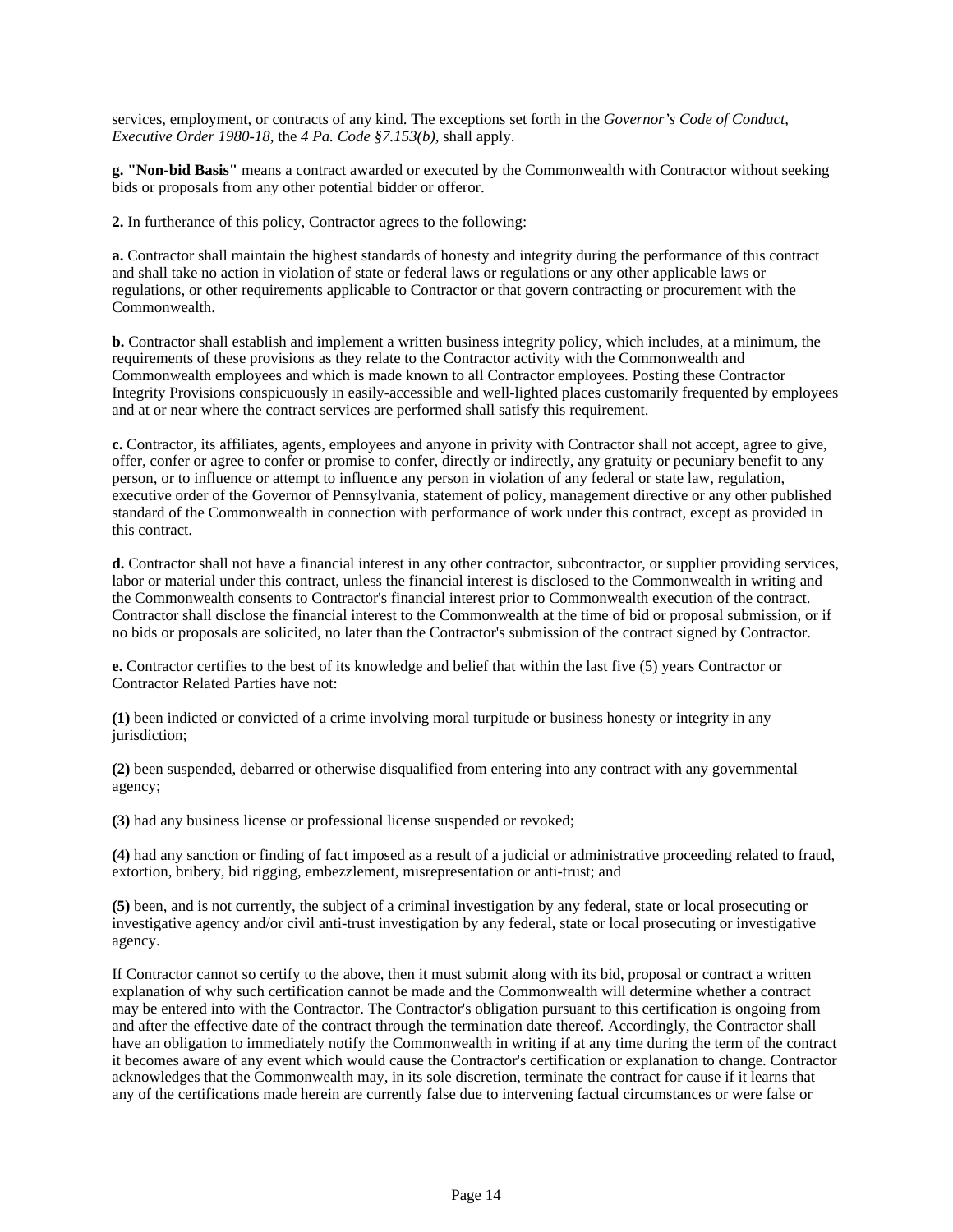should have been known to be false when entering into the contract.

**f.** Contractor shall comply with the requirements of the *Lobbying Disclosure Act (65 Pa.C.S. §13A01 et seq.)* regardless of the method of award. If this contract was awarded on a Non-bid Basis, Contractor must also comply with the requirements of the *Section 1641 of the Pennsylvania Election Code (25 P.S. §3260a).*

**g.** When contractor has reason to believe that any breach of ethical standards as set forth in law, the Governor's Code of Conduct, or these Contractor Integrity Provisions has occurred or may occur, including but not limited to contact by a Commonwealth officer or employee which, if acted upon, would violate such ethical standards, Contractor shall immediately notify the Commonwealth contracting officer or the Office of the State Inspector General in writing.

**h.** Contractor, by submission of its bid or proposal and/or execution of this contract and by the submission of any bills, invoices or requests for payment pursuant to the contract, certifies and represents that is has not violated any of these Contractor Integrity Provisions in connection with the submission of the bid or proposal, during any contract negotiations or during the term of the contract, to include any extensions thereof. Contractor shall immediately notify the Commonwealth in writing of any actions for occurrences that would result in a violation of these Contractor Integrity Provisions. Contractor agrees to reimburse the Commonwealth for the reasonable costs of investigation incurred by the Office of the State Inspector General for investigations of the Contractor's compliance with the terms of this or any other agreement between the Contractor and the Commonwealth that results in the suspension or debarment of the Contractor. Contractor shall not be responsible for investigative costs for investigations that do not result in the Contractor's suspension or debarment.

**i.** Contractor shall cooperate with the Office of the State Inspector General in its investigation of any alleged Commonwealth agency or employee breach of ethical standards and any alleged Contractor non-compliance with these Contractor Integrity Provisions. Contractor agrees to make identified Contractor employees available for interviews at reasonable times and places. Contractor, upon the inquiry or request of an Inspector General, shall provide, or if appropriate, make promptly available for inspection or copying, any information of any type or form deemed relevant by the Office of the State Inspector General to Contractor's integrity and compliance with these provisions. Such information may include, but shall not be limited to, Contractor's business or financial records, documents or files of any type or form that refer to or concern this contract. Contractor shall incorporate this paragraph in any agreement, contract or subcontract it enters into in the course of the performance of this contract/agreement solely for the purpose of obtaining subcontractor compliance with this provision. The incorporation of this provision in a subcontract shall not create privity of contract between the Commonwealth and any such subcontractor, and no third party beneficiaries shall be created thereby.

**j.** For violation of any of these Contractor Integrity Provisions, the Commonwealth may terminate this and any other contract with Contractor, claim liquidated damages in an amount equal to the value of anything received in breach of these Provisions, claim damages for all additional costs and expenses incurred in obtaining another contractor to complete performance under this contract, and debar and suspend Contractor from doing business with the Commonwealth. These rights and remedies are cumulative, and the use or non-use of any one shall not preclude the use of all or any other. These rights and remedies are in addition to those the Commonwealth may have under law, statute, regulation or otherwise.

### **1.36 CONTRACT-029.1 Contractor Responsibility Provisions (July 2021)**

For the purpose of these provisions, the term Contractor is defined as any person, including, but not limited to, a bidder, offeror, loan recipient, grantee or lessor, who has furnished or performed or seeks to furnish or perform, goods, supplies, services, leased space, construction or other activity, under a contract, grant, lease, purchase order or reimbursement agreement with the Commonwealth of Pennsylvania (Commonwealth). The term Contractor includes a permittee, licensee, or any agency, political subdivision, instrumentality, public authority, or other public entity in the Commonwealth.

1. The Contractor certifies, in writing, for itself and its subcontractors required to be disclosed or approved by the Commonwealth, that as of the date of its execution of this Bid/Contract, that neither the Contractor, nor any such subcontractors, are under suspension or debarment by the Commonwealth or any governmental entity, instrumentality, or authority and, if the Contractor cannot so certify, then it agrees to submit, along with its Bid/Contract, a written explanation of why such certification cannot be made.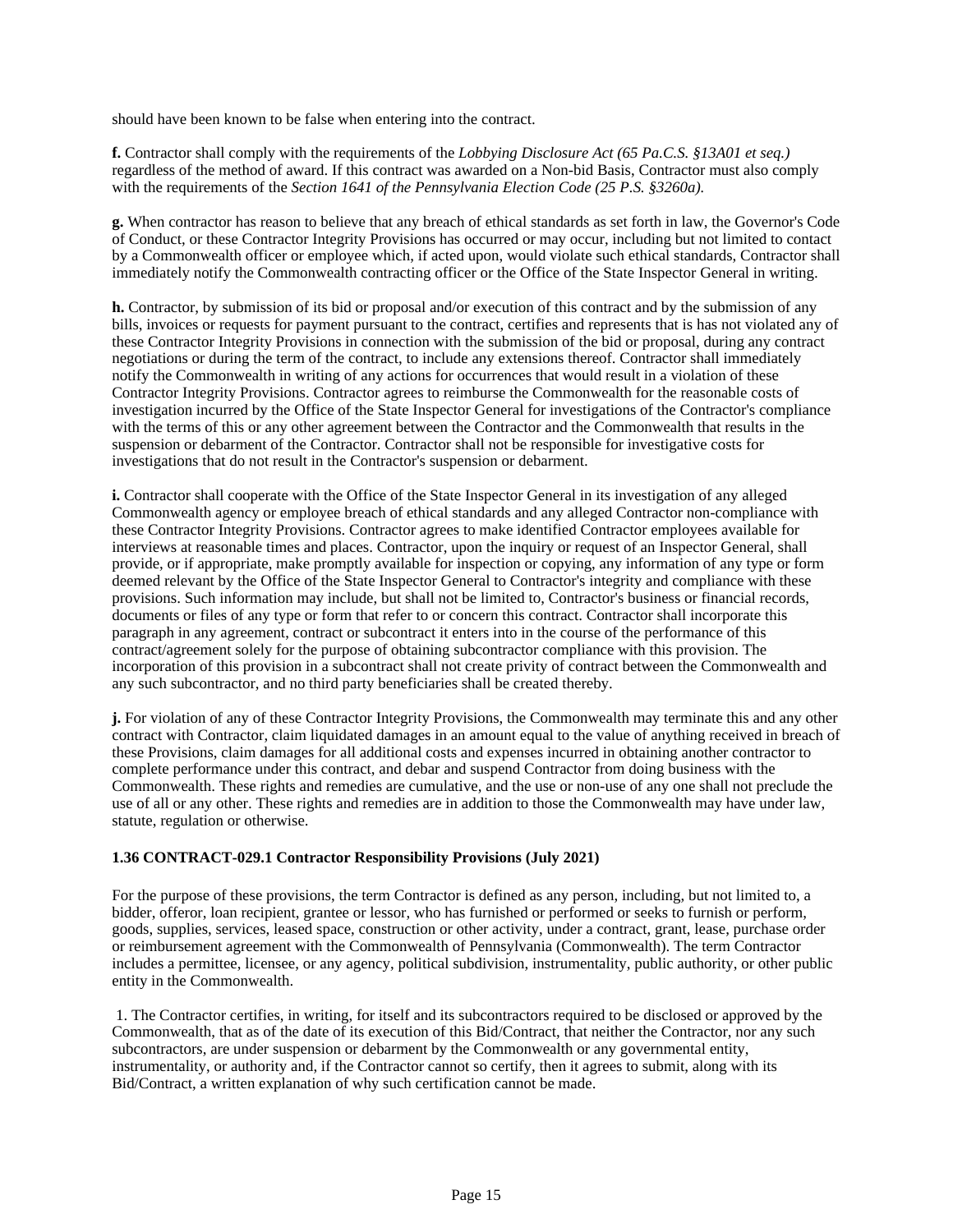2. The Contractor also certifies, in writing, that as of the date of its execution of this Bid/Contract it has no tax liabilities or other Commonwealth obligations, or has filed a timely administrative or judicial appeal if such liabilities or obligations exist, or is subject to a duly approved deferred payment plan if such liabilities exist.

3. The Contractor's obligations pursuant to these provisions are ongoing from and after the effective date of the Contract through the termination date thereof. Accordingly, the Contractor shall have an obligation to inform the Commonwealth if, at any time during the term of the Contract, it becomes delinquent in the payment of taxes, or other Commonwealth obligations, or if it or, to the best knowledge of the Contractor, any of its subcontractors are suspended or debarred by the Commonwealth, the federal government, or any other state or governmental entity. Such notification shall be made within 15 days of the date of suspension or debarment.

4. The failure of the Contractor to notify the Commonwealth of its suspension or debarment by the Commonwealth, any other state, or the federal government shall constitute an event of default of the Contract with the Commonwealth.

5. The Contractor agrees to reimburse the Commonwealth for the reasonable costs of investigation incurred by the Office of State Inspector General for investigations of the Contractor's compliance with the terms of this or any other agreement between the Contractor and the Commonwealth that results in the suspension or debarment of the contractor. Such costs shall include, but shall not be limited to, salaries of investigators, including overtime; travel and lodging expenses; and expert witness and documentary fees. The Contractor shall not be responsible for investigative costs for investigations that do not result in the Contractor's suspension or debarment.

6. The Contractor may search the current list of suspended and debarred Commonwealth contractors by visiting the eMarketplace website at http://www.emarketplace.state.pa.us and clicking the Debarment List tab.

# **1.37 CONTRACT-030.1 Americans with Disabilities Act (July 2021)**

For the purpose of these provisions, the term contractor is defined as any person, including, but not limited to, a bidder, offeror, supplier, or grantee, who will furnish or perform or seeks to furnish or perform, goods, supplies, services, construction or other activity, under a purchase order, contract, or grant with the Commonwealth of Pennsylvania (Commonwealth).

During the term of this agreement, the contractor agrees as follows:

- 1 Pursuant to federal regulations promulgated under the authority of the Americans with Disabilities Act, 28 C. F. R. § 35.101 et seq., the contractor understands and agrees that no individual with a disability shall, on the basis of the disability, be excluded from participation in this agreement or from activities provided for under this agreement. As a condition of accepting and executing this agreement, the contractor agrees to comply with the "General Prohibitions Against Discrimination," 28 C. F. R. § 35.130, and all other regulations promulgated under Title II of the Americans with Disabilities Act which are applicable to the benefits, services, programs, and activities provided by the Commonwealth through contracts with outside contractors.
- 2 The contractor shall be responsible for and agrees to indemnify and hold harmless the Commonwealth from all losses, damages, expenses, claims, demands, suits, and actions brought by any party against the Commonwealth as a result of the contractor's failure to comply with the provisions of paragraph 1.

# **1.38 CONTRACT-032.1 Covenant Against Contingent Fees (Oct 2006)**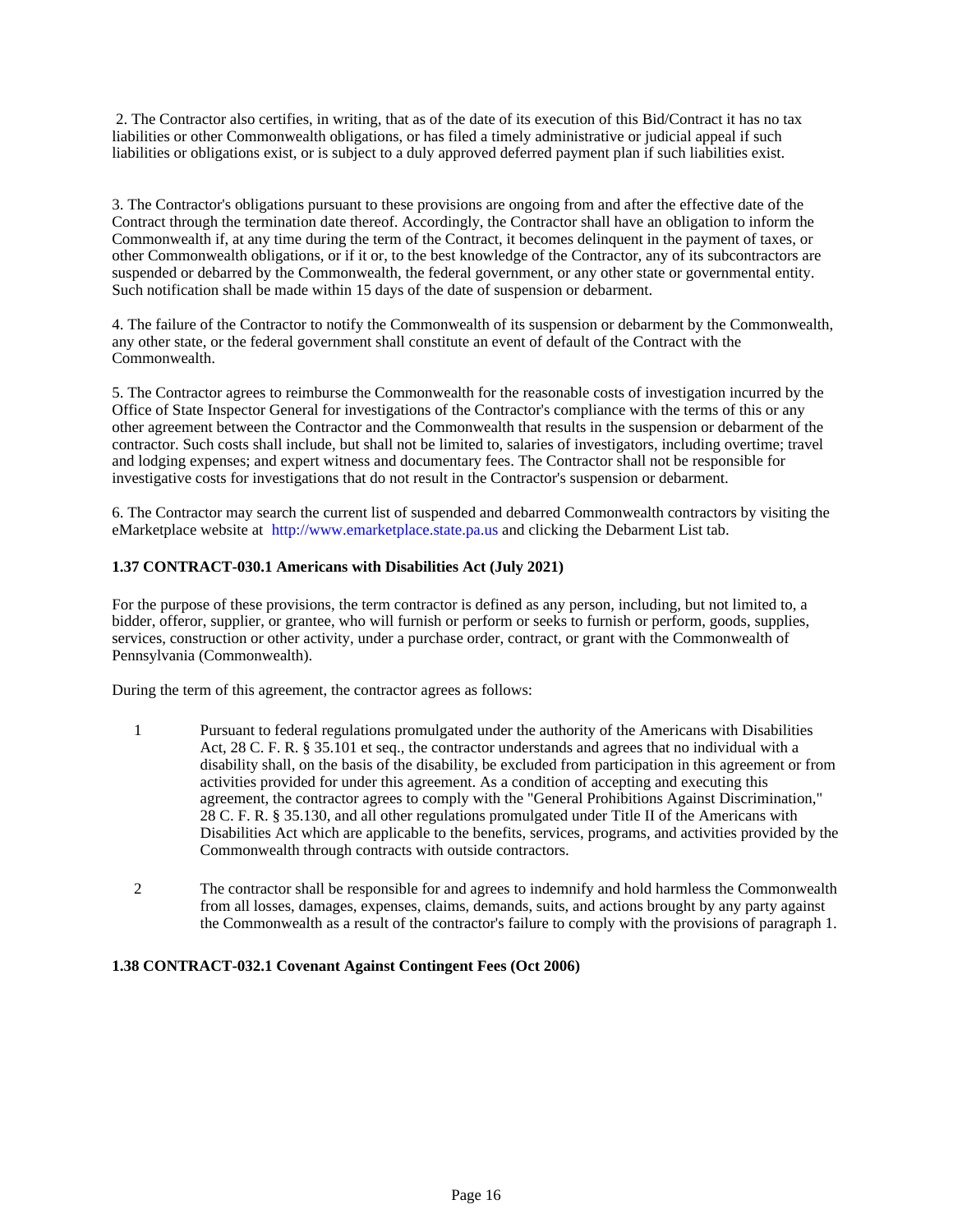### **1.39 CONTRACT-033.1 Applicable Law (Oct 2006)**

This Contract shall be governed by and interpreted and enforced in accordance with the laws of the Commonwealth of Pennsylvania (without regard to any conflict of laws provisions) and the decisions of the Pennsylvania courts. The Contractor consents to the jurisdiction of any court of the Commonwealth of Pennsylvania and any federal courts in Pennsylvania, waiving any claim or defense that such forum is not convenient or proper. The Contractor agrees that any such court shall have in personam jurisdiction over it, and consents to service of process in any manner authorized by Pennsylvania law.

### **1.40 CONTRACT-034.1c Integration – Contract (Nov 30 2006)**

This Contract, including all referenced documents, and any Purchase Order constitutes the entire agreement between the parties. No agent, representative, employee or officer of either the Commonwealth or the Contractor has authority to make, or has made, any statement, agreement or representation, oral or written, in connection with the Contract, which in any way can be deemed to modify, add to or detract from, or otherwise change or alter its terms and conditions. No negotiations between the parties, nor any custom or usage, shall be permitted to modify or contradict any of the terms and conditions of the Contract. No modifications, alterations, changes, or waiver to the Contract or any of its terms shall be valid or binding unless accomplished by a written amendment signed by both parties.

### **1.41 CONTRACT-034.3 Controlling Terms and Conditions (Aug 2011)**

The terms and conditions of this Contract shall be the exclusive terms of agreement between the Contractor and the Commonwealth. All quotations requested and received from the Contractor are for obtaining firm pricing only. Other terms and conditions or additional terms and conditions included or referenced in the Contractor's quotations, invoices, business forms, or other documentation shall not become part of the parties' agreement and shall be disregarded by the parties, unenforceable by the Contractor and not binding on the Commonwealth.

# **1.42 CONTRACT-035.1a Changes (Oct 2006)**

The Commonwealth reserves the right to make changes at any time during the term of the Contract or any renewals or extensions thereof: 1) to increase or decrease the quantities resulting from variations between any estimated quantities in the Contract and actual quantities; 2) to make changes to the services within the scope of the Contract; 3) to notify the Contractor that the Commonwealth is exercising any Contract renewal or extension option; or 4) to modify the time of performance that does not alter the scope of the Contract to extend the completion date beyond the Expiration Date of the Contract or any renewals or extensions thereof. Any such change shall be made by the Contracting Officer by notifying the Contractor in writing. The change shall be effective as of the date of the change, unless the notification of change specifies a later effective date. Such increases, decreases, changes, or modifications will not invalidate the Contract, nor, if performance security is being furnished in conjunction with the Contract, release the security obligation. The Contractor agrees to provide the service in accordance with the change order. Any dispute by the Contractor in regard to the performance required by any notification of change shall be handled through Contract Controversies Provision.

### **1.43 CONTRACT-036.1 Background Checks (February 2016)**

a. The Contractor must, at its expense, arrange for a background check for each of its employees, as well as the employees of any of its subcontractors, who will have access to Commonwealth facilities, either through on-site access or through remote access. Background checks are to be conducted via the Request for Criminal Record Check form and procedure found at http://www.psp.state.pa.us/psp/lib/psp/sp4-164.pdf . The background check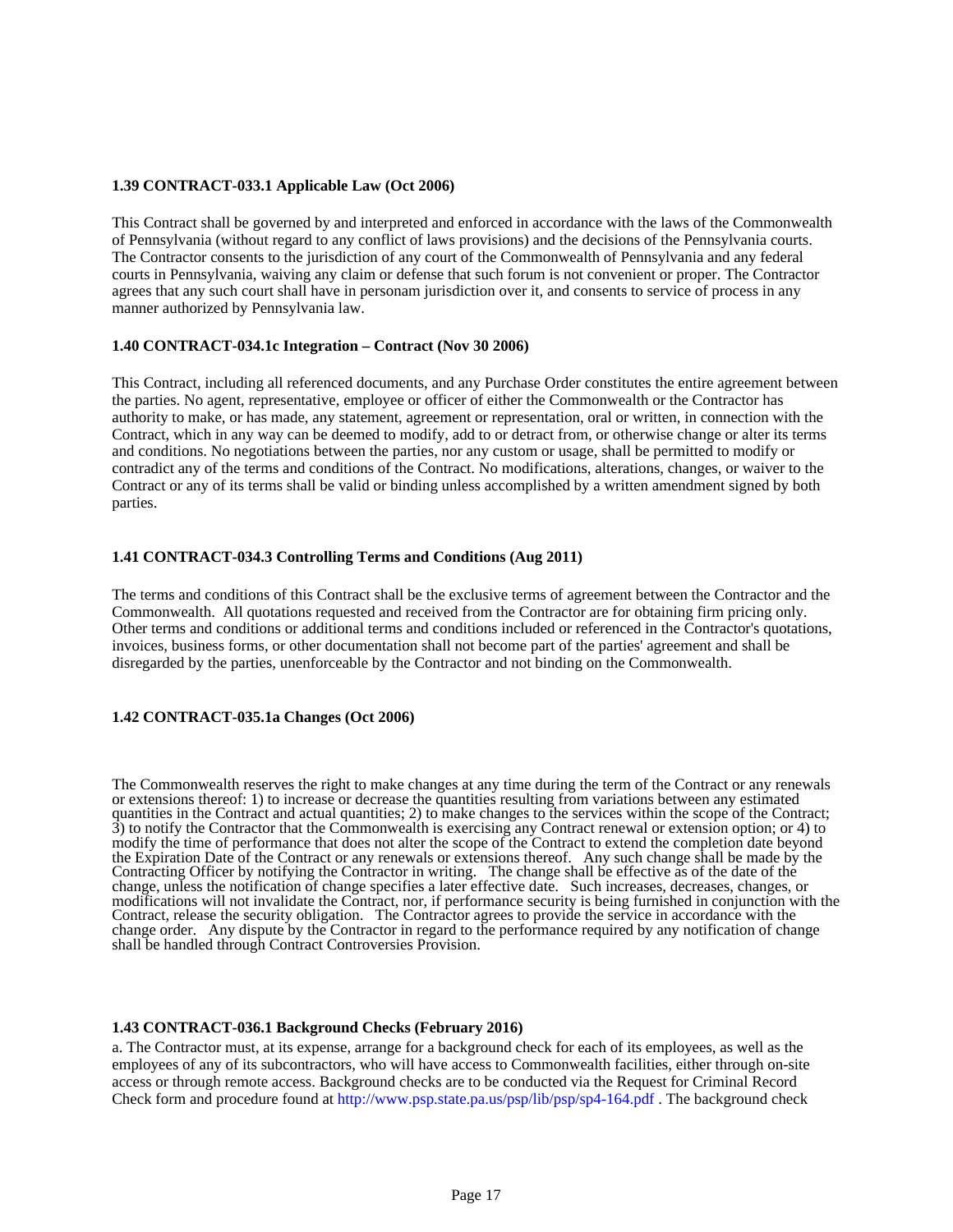must be conducted prior to initial access and on an annual basis thereafter.

b. Before the Commonwealth will permit access to the Contractor, the Contractor must provide written confirmation that the background checks have been conducted. If, at any time, it is discovered that a Contractor employee has a criminal record that includes a felony or misdemeanor involving terroristic behavior, violence, use of a lethal weapon, or breach of trust/fiduciary responsibility or which raises concerns about building, system or personal security or is otherwise job-related, the Contractor shall not assign that employee to any Commonwealth facilities, shall remove any access privileges already given to the employee and shall not permit that employee remote access unless the Commonwealth consents to the access, in writing, prior to the access. The Commonwealth may withhold its consent in its sole discretion. Failure of the Contractor to comply with the terms of this Section on more than one occasion or Contractor's failure to appropriately address any single failure to the satisfaction of the Commonwealth may result in the Contractor being deemed in default of its Contract.

c. The Commonwealth specifically reserves the right of the Commonwealth to conduct background checks over and above that described herein.

d. Access to certain Capitol Complex buildings and other state office buildings is controlled by means of card readers and secured visitors' entrances. Commonwealth contracted personnel who have regular and routine business in Commonwealth worksites may be issued a photo identification or access badge subject to the requirements of the contracting agency and DGS set forth in Enclosure 3 of Commonwealth Management Directive 625.10 (Amended) Card Reader and Emergency Response Access to Certain Capitol Complex Buildings and Other State Office Buildings. The requirements, policy and procedures include a processing fee payable by the Contractor for contracted personnel photo identification or access badges.

### **1.44 CONTRACT-037.1a Confidentiality (Oct 2013)**

a) The Contractor agrees to protect the confidentiality of the Commonwealth's confidential information. The Commonwealth agrees to protect the confidentiality of Contractor's confidential information. In order for information to be deemed confidential, the party claiming confidentiality must designate the information as "confidential" in such a way as to give notice to the other party (notice may be communicated by describing the information, and the specifications around its use or disclosure, in the SOW). Neither party may assert that information owned by the other party is such party's confidential information. The parties agree that such confidential information shall not be copied, in whole or in part, or used or disclosed except when essential for authorized activities under this Contract and, in the case of disclosure, where the recipient of the confidential information has agreed to be bound by confidentiality requirements no less restrictive than those set forth herein. Each copy of such confidential information shall be marked by the party making the copy with any notices appearing in the original. Upon termination or cancellation of this Contract or any license granted hereunder, the receiving party will return to the disclosing party all copies of the confidential information in the receiving party's possession, other than one copy, which may be maintained for archival purposes only, and which will remain subject to this Contract's security, privacy, data retention/destruction and confidentiality provisions (all of which shall survive the expiration of this Contract). Both parties agree that a material breach of these requirements may, after failure to cure within the time frame specified in this Contract, and at the discretion of the non-breaching party, result in termination for default pursuant to the DEFAULT provision of this Contract, in addition to other remedies available to the non-breaching party.

(b) Insofar as information is not otherwise protected by law or regulation, the obligations stated in this Section do not apply to information:

- (1) already known to the recipient at the time of disclosure other than through the contractual relationship;
- (2) independently generated by the recipient and not derived by the information supplied by the disclosing party.

(3) known or available to the public , except where such knowledge or availability is the result of unauthorized disclosure by the recipient of the proprietary information;

(4) disclosed to the recipient without a similar restriction by a third party who has the right to make such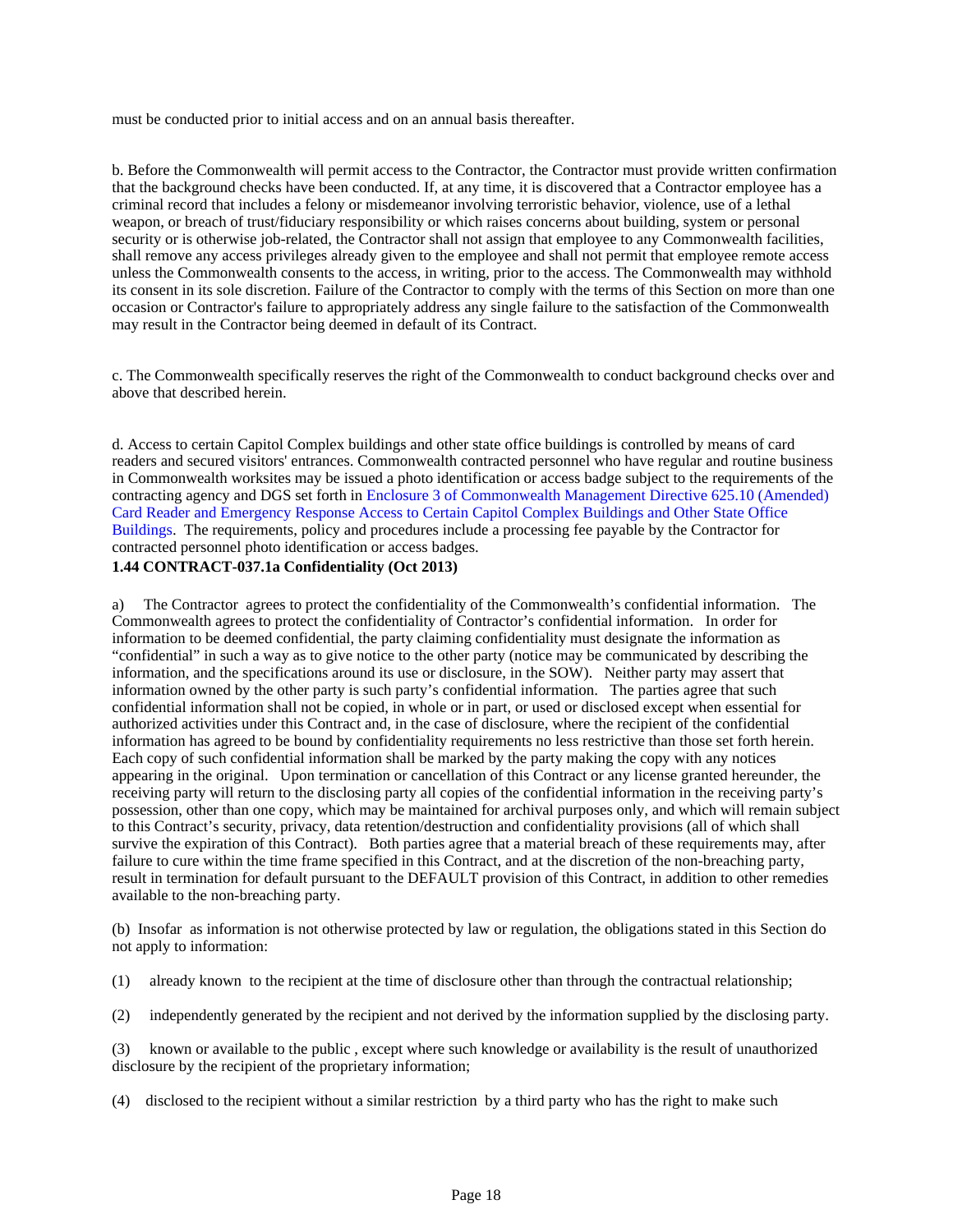disclosure; or

(5) required to be disclosed by law , regulation, court order, or other legal process.

There shall be no restriction with respect to the use or disclosure of any ideas, concepts, know-how, or data processing techniques developed alone or jointly with the Commonwealth in connection with services provided to the Commonwealth under this Contract.

(c) The Contractor shall use the following process when submitting information to the Commonwealth it believes to be confidential and/or proprietary information or trade secrets:

(1) Prepare an un-redacted version of the appropriate document, and

(2) Prepare a redacted version of the document that redacts the information that is asserted to be confidential or proprietary information or a trade secret, and

(3) Prepare a signed written statement that states:

(i) the attached document contains confidential or proprietary information or trade secrets;

(ii) the Contractor is submitting the document in both redacted and un-redacted format in accordance with 65 P.S. § 67.707(b); and

(iii) the Contractor is requesting that the document be considered exempt under 65 P.S.  $\S$  67.708(b)(11) from public records requests.

(4) Submit the two documents along with the signed written statement to the Commonwealth.

# **1.45 CONTRACT-045.1 Insurance - General (Dec 12 2006)**

The Contractor is required to have in place during the term of the Contract and any renewals or extensions thereof , the following types of insurance, issued by companies acceptable to the Commonwealth and authorized to conduct such business under the laws of the Commonwealth of Pennsylvania:

- **A. Worker's Compensation Insurance** for all of the Contractor's employees and those of any subcontractor, engaged in work at the site of the project as required by law.
- **B. Public Liability and Property Damage Insurance** to protect the Commonwealth, the Contractor, and any and all subcontractors from claims for damages for personal injury (including bodily injury), sickness or disease, accidental death and damage to property including the loss of use resulting from any property damage, which may arise from the activities performed under the Contract or the failure to perform under the Contract, whether such performance or non-performance be by the Contractor, by any subcontractor, or by anyone directly or indirectly employed by either. The minimum amounts of coverage shall be \$250,000 per person and \$1,000,000 per occurrence for bodily injury, including death, and \$250,000 per person and \$1,000,000 per occurrence for property damage. Such policies shall be occurrence rather than claims-made policies and shall not contain any endorsements or any other form designated to limit and restrict any action by the Commonwealth, as an additional insured, against the insurance coverage in regard to work performed for the Commonwealth.

Prior to commencement of the work under the Contract and at each insurance renewal date during the term of the Contract, the Contractor shall provide the Commonwealth with current certificates of insurance. These certificates or policies shall name the Commonwealth as an additional insured and shall contain a provision that the coverage's afforded under the policies will not be cancelled or changed until at least thirty (30) days written notice has been given to the Commonwealth.

The Commonwealth shall be under no obligation to obtain such certificates from the Contractor(s). Failure by the Commonwealth to obtain the certificates shall not be deemed a waiver of the Contractor's obligation to obtain and furnish certificates. The Commonwealth shall have the right to inspect the original insurance policies.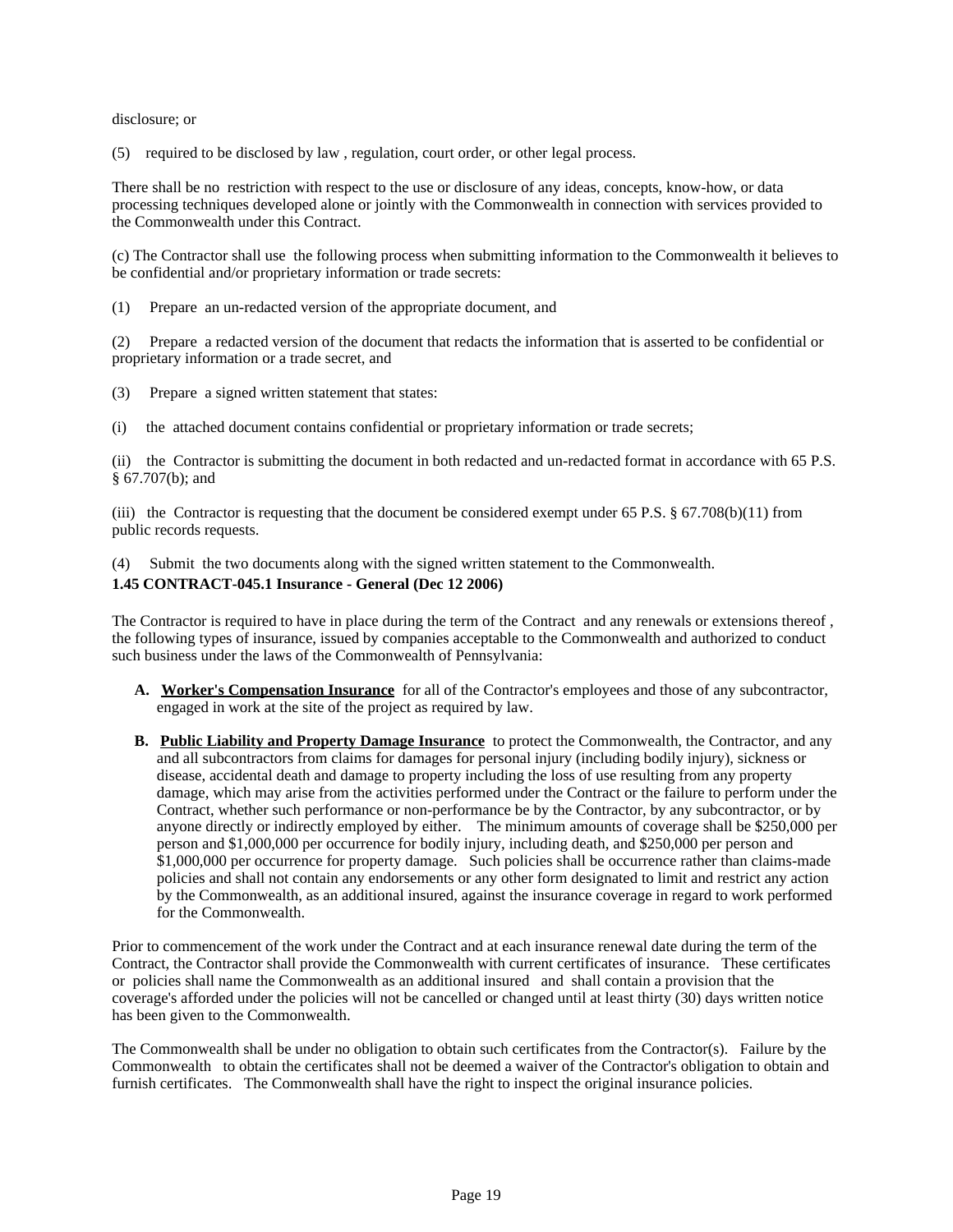### **1.46 CONTRACT-051.1 Notice (Dec 2006)**

Any written notice to any party under this Contract shall be deemed sufficient if delivered personally, or by facsimile, telecopy, electronic or digital transmission (provided such delivery is confirmed), or by a recognized overnight courier service (e.g., DHL, Federal Express, etc.) with confirmed receipt, or by certified or registered United States mail, postage prepaid, return receipt requested, and sent to following:

a. If to the Contractor: the Contractor's address as recorded in the Commonwealth's Supplier Registration system.

b. If to the Commonwealth: the address of the Issuing Office as set forth on the Contract.

# **1.47 CONTRACT-052.1 Right to Know Law (Feb 2010)**

a. The Pennsylvania Right-to-Know Law, 65 P.S. §§ 67.101-3104, ("RTKL") applies to this Contract. For the purpose of these provisions, the term "the Commonwealth" shall refer to the contracting Commonwealth agency.

b. If the Commonwealth needs the Contractor's assistance in any matter arising out of the RTKL related to this Contract, it shall notify the Contractor using the legal contact information provided in this Contract. The Contractor, at any time, may designate a different contact for such purpose upon reasonable prior written notice to the Commonwealth.

c. Upon written notification from the Commonwealth that it requires the Contractor's assistance in responding to a request under the RTKL for information related to this Contract that may be in the Contractor's possession, constituting, or alleged to constitute, a public record in accordance with the RTKL ("Requested Information"), the Contractor shall:

1. Provide the Commonwealth, within ten (10) calendar days after receipt of written notification, access to, and copies of, any document or information in the Contractor's possession arising out of this Contract that the Commonwealth reasonably believes is Requested Information and may be a public record under the RTKL; and 2. Provide such other assistance as the Commonwealth may reasonably request, in order to comply with the RTKL with respect to this Contract.

d. If the Contractor considers the Requested Information to include a request for a Trade Secret or Confidential Proprietary Information, as those terms are defined by the RTKL, or other information that the Contractor considers exempt from production under the RTKL, the Contractor must notify the Commonwealth and provide, within seven (7) calendar days of receiving the written notification, a written statement signed by a representative of the Contractor explaining why the requested material is exempt from public disclosure under the RTKL.

e. The Commonwealth will rely upon the written statement from the Contractor in denying a RTKL request for the Requested Information unless the Commonwealth determines that the Requested Information is clearly not protected from disclosure under the RTKL. Should the Commonwealth determine that the Requested Information is clearly not exempt from disclosure, the Contractor shall provide the Requested Information within five (5) business days of receipt of written notification of the Commonwealth's determination.

f. If the Contractor fails to provide the Requested Information within the time period required by these provisions, the Contractor shall indemnify and hold the Commonwealth harmless for any damages, penalties, costs, detriment or harm that the Commonwealth may incur as a result of the Contractor's failure, including any statutory damages assessed against the Commonwealth.

g. The Commonwealth will reimburse the Contractor for any costs associated with complying with these provisions only to the extent allowed under the fee schedule established by the Office of Open Records or as otherwise provided by the RTKL if the fee schedule is inapplicable.

h. The Contractor may file a legal challenge to any Commonwealth decision to release a record to the public with the Office of Open Records, or in the Pennsylvania Courts, however, the Contractor shall indemnify the Commonwealth for any legal expenses incurred by the Commonwealth as a result of such a challenge and shall hold